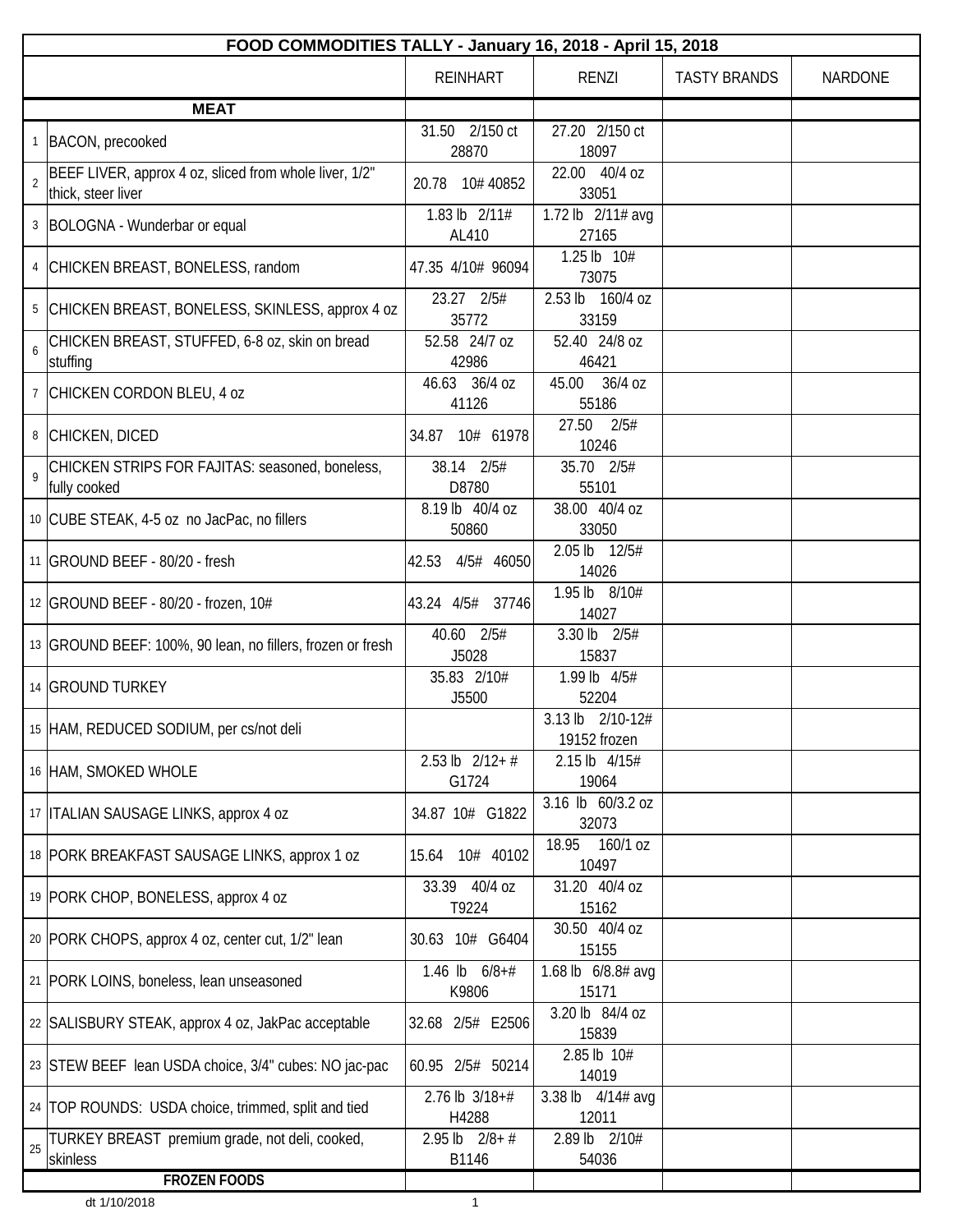|                | FOOD COMMODITIES TALLY - January 16, 2018 - April 15, 2018                     |                            |                                   |                     |                |
|----------------|--------------------------------------------------------------------------------|----------------------------|-----------------------------------|---------------------|----------------|
|                |                                                                                | <b>REINHART</b>            | <b>RENZI</b>                      | <b>TASTY BRANDS</b> | <b>NARDONE</b> |
|                | 1 BABY BACK RIBS                                                               | $2.76$ lb $30+#$<br>T2414  | 2.75 lb 16/2.50#<br>17111         |                     |                |
| $\overline{2}$ | BEEF PATTIES: 80% lean, 3 patties/pound, round, paper<br>in between patties    | 29.04 30/5.3 oz<br>G1438   | 2.80 lb 30/5.3 oz<br>11126        |                     |                |
|                | 3   BREAKFAST SAUSAGE PATTIES, approx 1 oz                                     | 22.68 10# G1808            | 23.00 160/1 oz<br>10498           |                     |                |
| 4              | BREAKFAST SAUSAGE PATTIES, VEGETARIAN                                          | 47.50 112 ct<br>79460      | 45.71 112/1.34 oz<br>23048        |                     |                |
| 5              | BREADED CHICKEN PATTY, approx 3 oz, oven ready,<br>white meat                  | 26.43 2/5#<br>43144        | 21.90 10.35#<br>53210             |                     |                |
|                | 6 BREADED FISH COOKED                                                          | 10# J3762<br>24.27         | 2.50 lb 80/3.6 oz<br>40156        |                     |                |
|                | BREADED FISH: uncooked, ready to bake, NOT DEEP<br>FRY, comparable to Pier 17  | B5302<br>46.85 10#         | 34.20 46/3.6 oz<br>42099          |                     |                |
|                | 8   BREADED FISH FILLETS - approx 4 oz                                         | 46.00 10# J3742 24.10      | 10# 10901                         |                     |                |
|                | 9 CHICKEN BREAST, BONELESS, SKINLESS                                           | 51.94 2/10#<br>30238       | 2.53 lb 4/10#<br>33159            |                     |                |
| 10             | CHICKEN BREASTS, approx 6.5 oz, bone in and skin on,<br>no backs, no ribs, IQF |                            | <b>NO BIDS</b>                    |                     |                |
|                | 11 CHICKEN FILLETS, BREADED, approx 4 oz                                       | 24.80 2/5# V6496           | 29.00 40/4 oz<br>55058            |                     |                |
|                | 12 CHICKEN LEGS, approx 6 oz, IQF                                              | 42.21 22# 44150            | 54.45 60/9 oz<br>53220            |                     |                |
|                | 13 CHICKEN MEAT, DICED: cooked, white & dark meat, IQF                         | 34.87<br>10# 61978         | 27.50 2/5#<br>10246               |                     |                |
|                | 14 CHICKEN NUGGET                                                              | 19.93 2/5# V6492           | 19.25 225/.71 oz<br>55054         |                     |                |
|                | 15 CHICKEN PATTY                                                               | 20.14 2/5# BN348           | 21.90 2/5#<br>53210               |                     |                |
|                | 16 CUBED PORK                                                                  |                            | 22.80 2/5#<br>17079               |                     |                |
|                | 17 DANISH - assorted                                                           | 17.53 24 ct 65278          | 20.20 50/1.25 oz<br>51236         |                     |                |
|                | 18 DICED TURKEY                                                                | 26.39 2/5#<br>D3490        | 24.20 2/5# 10161                  |                     |                |
|                | 19 DINNER ROLLS, 1 oz                                                          | 34.91 288/1.25 oz<br>R6574 | 14.72 64/1.33 oz<br>10367         |                     |                |
|                | 20   DONUT - assorted                                                          | 26.61 8/6 ct<br>68704      | 22.46 126/1.3 oz<br>51119         |                     |                |
|                | 21   FISH NUGGETS, approx 1 oz                                                 |                            | 26.71 2/5# G2004 53.10 4/5# 40153 |                     |                |
|                | 22 FRENCH FRIES                                                                | 18.13 6/5# 26816           | 17.95 6/5#<br>34115               |                     |                |
|                | 23 FRENCH TOAST                                                                | 40.33 12/2#<br>F1108       | 25.00 12/12 ct<br>10.25 lb UPC953 |                     |                |
|                | 24   HASHBROWN - approx 2.25 oz                                                | 24.53 6/2.8#<br>93130      | 38.75 240/2.25 oz<br>34210        |                     |                |
|                | 25 HOT DOGS - All Beef                                                         | 24.75 2/5#<br>41764        | 24.90<br>10# 23080                |                     |                |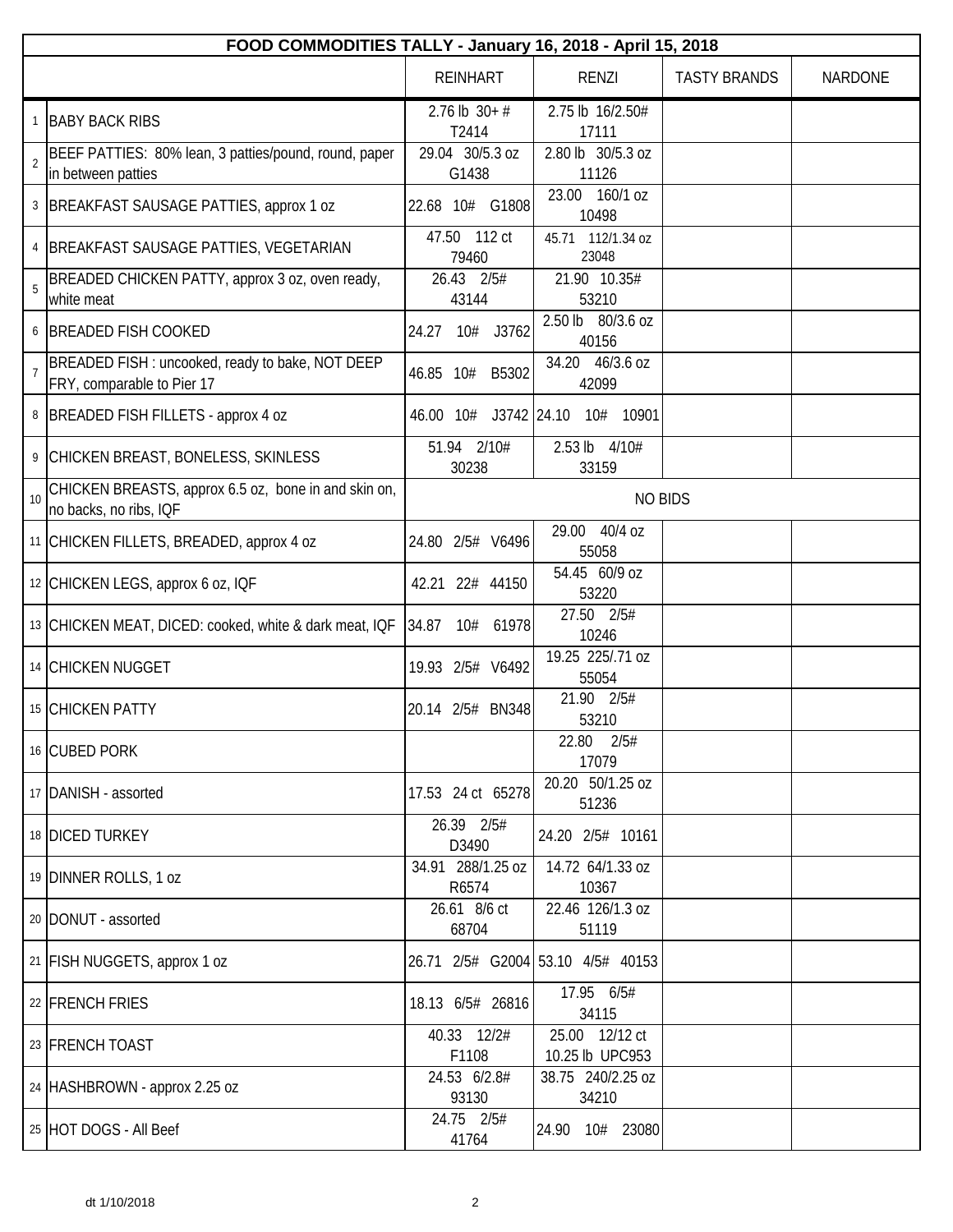| FOOD COMMODITIES TALLY - January 16, 2018 - April 15, 2018 |                         |                                   |                              |                        |  |
|------------------------------------------------------------|-------------------------|-----------------------------------|------------------------------|------------------------|--|
|                                                            | <b>REINHART</b>         | <b>RENZI</b>                      | <b>TASTY BRANDS</b>          | <b>NARDONE</b>         |  |
| 26 HOT DOGS (approx 80 cs)                                 | 20.03 2/5#<br>T3424     | 18.34 10.5#<br>23018              |                              |                        |  |
| 27 HOT DOGS - TURKEY                                       | 29.04 4/5#<br>43474     | $1.16$ lb<br>160/2 oz<br>23099    |                              |                        |  |
| 28   ITALIAN MEATBALLS                                     |                         | 26.40 2/5# 53084 20.70 10# 11234  |                              |                        |  |
| 29 ITALIAN SAUSAGE CUBES: cooked                           |                         | 45.00 4/5# bags<br>10489          |                              |                        |  |
| 30   MANICOTTI - approx 3 oz                               | 31.17 5/2#<br>20110     | 29.94 60/2.75 oz<br>35243         |                              |                        |  |
| 31 MEATBALLS                                               |                         | 26.40 2/5# 53084 20.70 10# 11234  |                              |                        |  |
| 32 MEATLOAF SLICES                                         |                         | 46.00 75/3.2 oz<br>33167          |                              |                        |  |
| 33 OMELETS, approx 1 oz                                    |                         | <b>NO BIDS</b>                    |                              |                        |  |
| 34 OMELETS, approx 3 oz                                    | 41.22 84/3 oz<br>B7934  | 40.80 84/3 oz<br>26044            |                              |                        |  |
| 35 PANCAKES                                                | 20.78 12/12 ct<br>J0968 | 14.98 144/1.2 oz<br>46034         |                              |                        |  |
| 36   PANCAKES - BUTTERMILK - approx 1.2 oz                 | 20.78 12/12 ct<br>J0968 | 18.80 144/1.3 oz<br>45999         |                              |                        |  |
| 37 PEPPERONI: sliced                                       | 32.36<br>10#            | 18862 26.90 10# 32067             |                              |                        |  |
| 38 PIE SHELL, 10" - Unbaked                                |                         | 23.25<br>4/5 ct 4836              |                              |                        |  |
| 39   PIZZA, CHEESE, 5" ROUND - approx 5 oz                 | 44.59 60 ct A6786       | 42.00 54/5.43 oz<br>35135         |                              | 46.00 60/6"<br>625wrm2 |  |
| 40   PIZZA CRUST, sheet pan, 24 oz                         |                         | 17.50 12/24 oz<br>38713           |                              |                        |  |
| 41   PIZZA CRUST, sheet pan, 44 oz                         |                         | 23.00 10/43 oz<br>37807           |                              | 29.00 10/18x26<br>2wps |  |
| 42 PIZZA TOPPING, SAUSAGE                                  | 24.15 2/5#<br>53070     | 45.00 4/5# bags<br>10489          |                              |                        |  |
| 43 POLLOCK POTATO CRUNCH NUGGET - approx 1 oz              |                         | 53.54 4/5#<br>40157               |                              |                        |  |
| 44 PORK BBQ RIBETTES, cooked, approx 3-4 oz                | 35.35 10# 26338         | 43.35 75/3.2 oz<br>33024          |                              |                        |  |
| 45   POTATOES, CUBED (to pan fry)                          | 28.20 4/5# G2452        | 23.20 4/5#<br>34109               |                              |                        |  |
| 46 PULLED TURKEY                                           | 39.54 10# J5504         | 3.70 lb 2/5#<br>52031             |                              |                        |  |
| 47 RAVIOLI                                                 | 60068<br>25.62 2/5#     | 24.95 4/3# 86212<br>preckd        | 53.84 108/3.78 oz<br>00804WG |                        |  |
| 48 STEAK UM                                                | 35.89 10# A8066         | 33.10 56/3 oz<br>33168            |                              |                        |  |
| 49 SWEET POTATO FRIES                                      | 28.14 5/3# 16420        | 28.25 6/2.5#<br>34120             |                              |                        |  |
| 50 STUFFED SHELLS - approx 2 oz                            | 34.39 2/5.46#<br>J3636  | 39.95 2/7.5#<br>35249             | 55.77 112/4.62 oz<br>00803WG |                        |  |
| 51 TATOR TOT - approx 1 oz                                 |                         | 27.05 6/5# BL642 26.51 6/5# 34039 |                              |                        |  |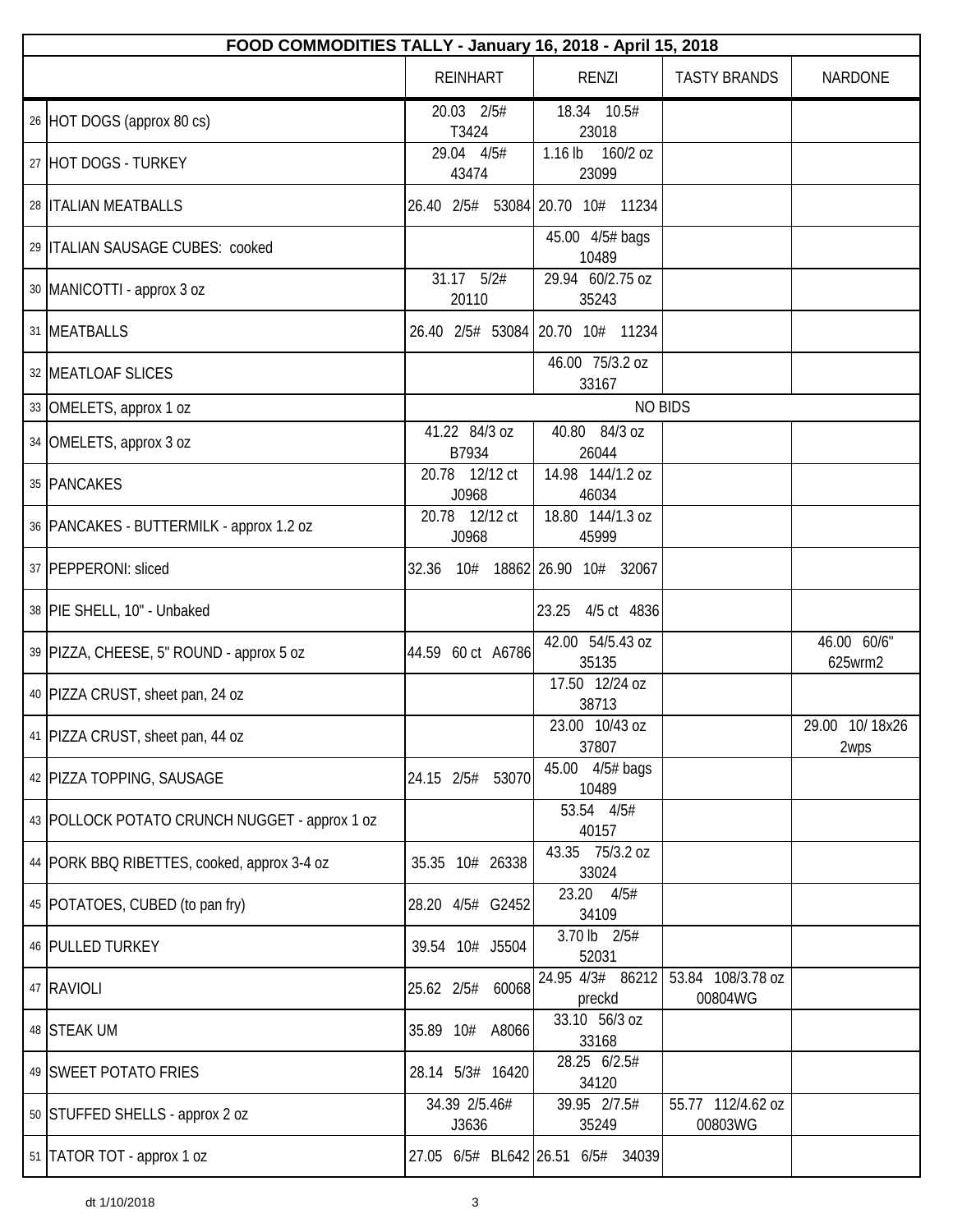|              | FOOD COMMODITIES TALLY - January 16, 2018 - April 15, 2018 |                                |                            |                     |                |  |
|--------------|------------------------------------------------------------|--------------------------------|----------------------------|---------------------|----------------|--|
|              |                                                            | <b>REINHART</b>                | RENZI                      | <b>TASTY BRANDS</b> | <b>NARDONE</b> |  |
|              | 52 TURKEY BREAST: raw frozen                               | $2.65$ lb $2/9.5 + #$<br>12216 | 2.61 lb 2/11# avg<br>54015 |                     |                |  |
|              | 53 UNBREADED FISH FILLETS - approx 4 oz                    | 27.60 10# 11238                | 3.05 lb 40/4 oz<br>10125   |                     |                |  |
|              | 54 UNBREADED VEAL PATTY - approx 4 oz                      | 34.77 10# 99418                |                            |                     |                |  |
|              | 55 VEGGIE BURGER, regular                                  | 50.07 48/3.4 oz<br>30064       | 48.34 48/3.4 oz<br>11100   |                     |                |  |
|              | 56 VEGGIE BURGER, southwestern                             | 64.73 48/4.25 oz<br>80436      | 46.56 48/3.4 oz<br>11075   |                     |                |  |
|              | 57 WAFFLES                                                 | 19.96 144/ct<br>AR818          | 15.23 144/1.23 oz<br>46009 |                     |                |  |
|              | 58 WRAPS                                                   | 23.14 8/12 ct<br>67582         | 14.00 6/12 ct<br>60048     |                     |                |  |
|              | <b>FISH</b>                                                |                                |                            |                     |                |  |
| $\mathbf{1}$ | TUNA FISH, 12 oz                                           | 64.59 24/12 oz<br>B9646        | 77.00 24/12.5 oz<br>43133  |                     |                |  |
|              | 2 TUNA FISH, 66.5 oz                                       | 52.59 6/66.5 oz<br>36646       | 40.50 6/66.5 oz<br>64025   |                     |                |  |
|              | <b>EGGS</b>                                                |                                |                            |                     |                |  |
|              | 1 EGG PATTIES, 1 oz - frozen                               | 20.01 144/1 oz<br>G6244        | 18.55 144/1 oz<br>27062    |                     |                |  |
|              | 2   EGG PATTIES, 1.75 oz - frozen                          | 44.30 200 ct<br>25380          | 32.48 144/1.75 oz<br>27092 |                     |                |  |
|              | 3 EGG PATTIES, 2 oz - frozen                               | 27.07 100/2 oz<br>J3444        | 25.52 100/2 oz<br>27093    |                     |                |  |
|              | 4 FRESH EGGS                                               | 26.16 15 doz<br>L3694          | 36.96 30 doz<br>28028      |                     |                |  |
|              | 5 PASTEURIZED EGGS                                         | 44.33<br>15/2#<br>A6998        | 41.50 15/2#<br>27048       |                     |                |  |
|              | 6 PEELED HARD COOKED                                       | 29.96 12/12 ct<br>25460        | 42.91 25# 28108            |                     |                |  |
|              | <b>PASTA &amp; GRAINS</b>                                  |                                |                            |                     |                |  |
|              | 1 BARLEY                                                   | $19.86$ $24/1#$<br>L6434       | 19.60 24/1#<br>78309       |                     |                |  |
|              | 2 EGG NOODLES                                              | 13.61 2/5#<br>25486            | 11.25 10# 84082            |                     |                |  |
|              | 3 ELBOW MACARONI                                           | 29.25 3/10#<br>24806           | 13.48 20# 84073            |                     |                |  |
|              | 4   LASAGNA NOODLES                                        | 14.99 12/1#<br>24612           | 14.20 12/1#<br>76879       |                     |                |  |
|              | $5$ RICE - par boil - 25#                                  | 13.17 25# 25204                | 12.00 25# 66014            |                     |                |  |
|              | $6$ RICE - par boil - 50#                                  |                                | 12.00 25# 66014            |                     |                |  |
|              | 7   ROTINI - tricolor                                      | 2/10#<br>22.58<br>28036        | 9.95 10# 84096             |                     |                |  |
|              | 8   ROTINI - plain                                         | 19.98 2/10#<br>25490           | 15.50 20# 84083            |                     |                |  |
|              | 9 SHELLS- medium size                                      |                                | 18.80<br>20#<br>76913      |                     |                |  |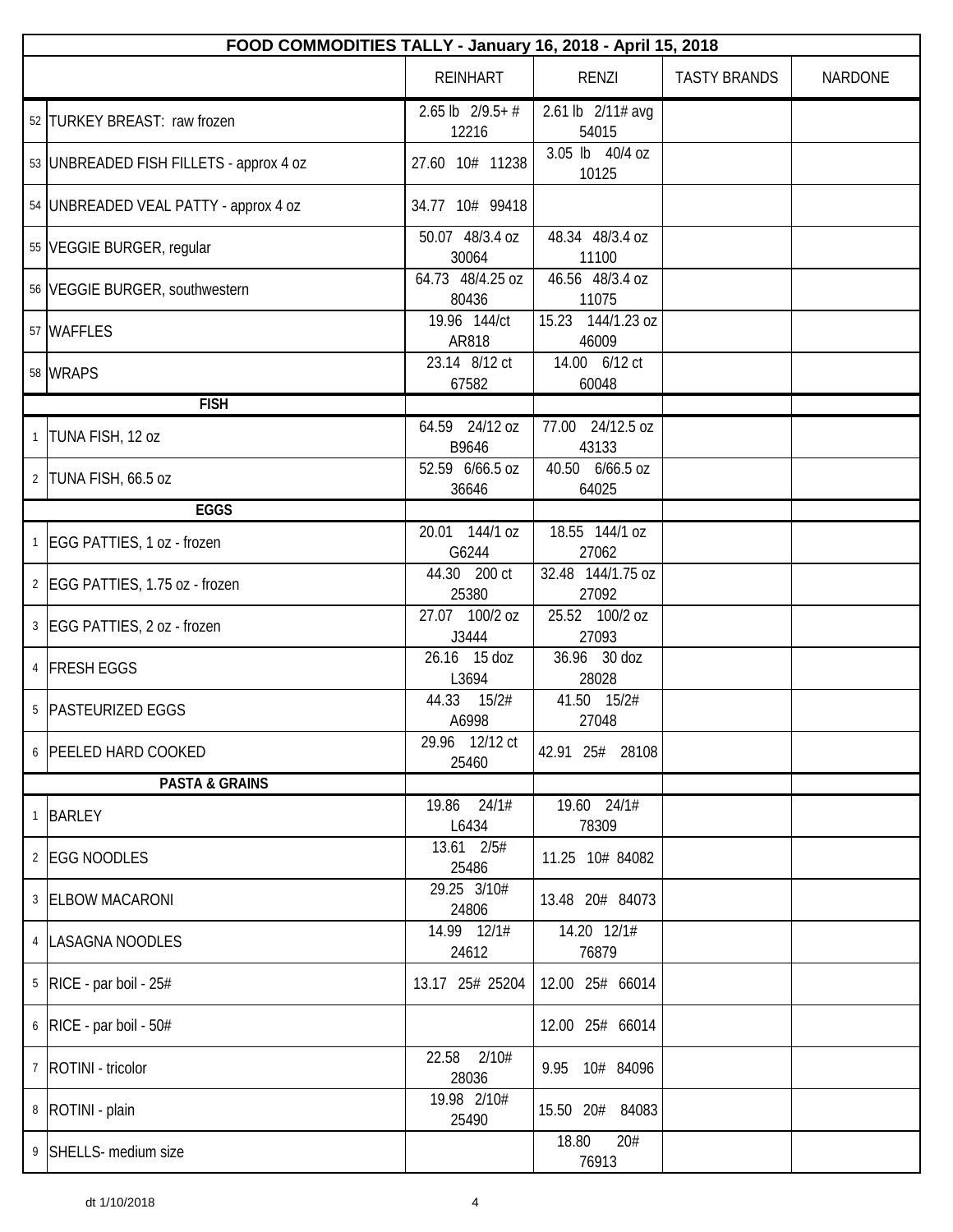| FOOD COMMODITIES TALLY - January 16, 2018 - April 15, 2018 |                                 |                                   |                     |                |
|------------------------------------------------------------|---------------------------------|-----------------------------------|---------------------|----------------|
|                                                            | <b>REINHART</b>                 | RENZI                             | <b>TASTY BRANDS</b> | <b>NARDONE</b> |
| 10 SPAGHETTI                                               | 19.42 2/10#<br>30312            | 15.00 20# 84072                   |                     |                |
| $11$ ZITI                                                  | 19.98 2/10#<br>25868            | 15.00 20# 84074                   |                     |                |
| <b>BAKING PRODUCTS</b>                                     |                                 |                                   |                     |                |
| 1 BAKING COCOA                                             | 12.08 5# J7957                  | 78.54 6/5# 92337                  |                     |                |
| 2 BAKING POWDER                                            |                                 | 46.36 6/5# 22384 39.80 6/5# 68064 |                     |                |
| 3 BAKING SODA                                              | 17.18 24/1#<br>22396            | 14.25 24/1#<br>68058              |                     |                |
| 4 CANOLA OIL                                               | 29.86<br>6/gal<br>J2902         | 31.13 6/gal 30088                 |                     |                |
| 5 COCONUT: unsweetened                                     |                                 | <b>NO BIDS</b>                    |                     |                |
| 6 CORN STARCH                                              | 16.71 24/1#<br>19702            | 15.80 24/1#<br>91369              |                     |                |
| 7 FLOUR - 25#                                              | 10.44 25#<br>27620              | 6.79 25# 10881                    |                     |                |
| 8 FLOUR - 50#                                              | 17.28 2/25#<br>27636            | 15.79 50# 10864                   |                     |                |
| 9 PEANUT BUTTER CHIPS                                      |                                 | 62.95 25# 75071<br>Spec Ord       |                     |                |
| 10 SEMI-SWEET CHOCOLATE CHIPS                              | 58.83 25# 25958 41.10 25# 92210 |                                   |                     |                |
| 11 SHORTENING                                              | 33.37 50#<br>MB164              | 41.50 50# 10954                   |                     |                |
| 12 SUGAR, BROWN - 2#                                       | 25.77 12/2#<br>J3166            | 23.70 12/2#<br>11183              |                     |                |
| 13   SUGAR, BROWN - 50#                                    |                                 | 34.88 50# 27692 31.17 50# 67009   |                     |                |
| 14 SUGAR, CONFECTIONERY - 2#                               | 25.77 12/2#<br>33218            | 23.90 12/2#<br>92205              |                     |                |
| 15 SUGAR, CONFECTIONERY - 50#                              | 34.62 50# J3154 31.70 50# 67007 |                                   |                     |                |
| 16 SUGAR, GRANULATED - 5#                                  |                                 | 23.76 8/5#<br>96240               |                     |                |
| 17   SUGAR, GRANULATED - 50#                               | 29.33 50#<br>28182              | 50# 68395<br>28.71<br>x-tra fine  |                     |                |
| 18 VANILLA EXTRACT                                         | 34.64 16 oz<br>23382            | 26.15 4/gal 96205                 |                     |                |
| 19 VEGETABLE OIL                                           | 33.88 6/gal<br>J2894            | 31.13 6/gal 30088                 |                     |                |
| 20 WALNUTS                                                 | 35.45 2/2.5#<br>23044           | 35.00<br>5#<br>92353              |                     |                |
| <b>INDIVIDUAL / BULK CEREALS</b>                           |                                 |                                   |                     |                |
| 1   BRAN FLAKES - Individual - 1 oz                        |                                 | 22.20 96/1 oz<br>10519            |                     |                |
| 2   BRAN FLAKES - Bulk - 35 oz                             | 17.72 4/28 oz<br>K2994          | 13.25 4/35 oz<br>92331            |                     |                |
| 3 CHEERIOS - Individual - 1 oz                             | 37.26 96/1 oz<br><b>BA940</b>   | 18.73 96/1 oz<br>84160            |                     |                |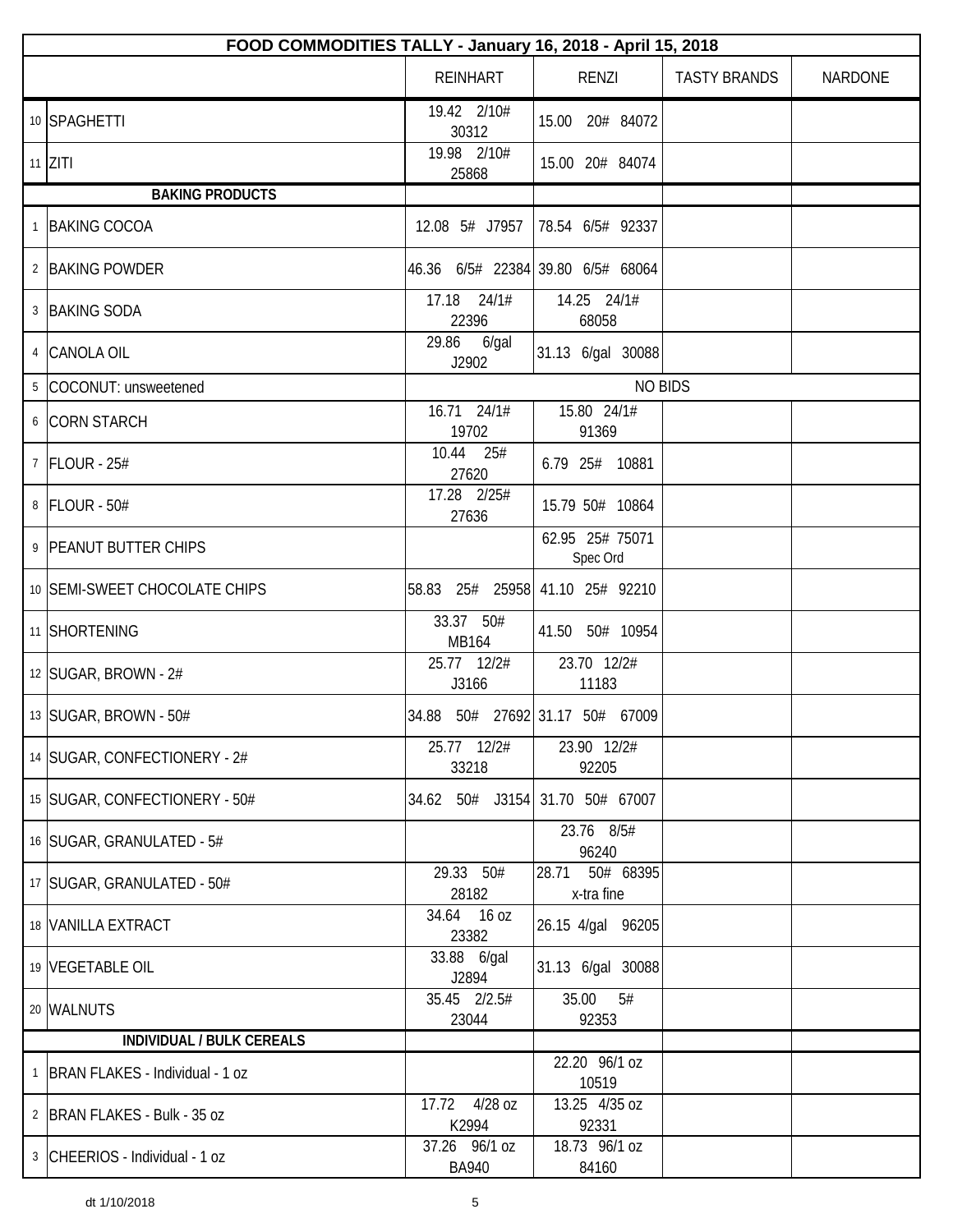|   | FOOD COMMODITIES TALLY - January 16, 2018 - April 15, 2018 |                           |                            |                     |         |  |
|---|------------------------------------------------------------|---------------------------|----------------------------|---------------------|---------|--|
|   |                                                            | <b>REINHART</b>           | RENZI                      | <b>TASTY BRANDS</b> | NARDONE |  |
|   | CHEERIOS - Bulk - 29 oz - 35 oz                            | 17.84 4/28 oz<br>K3066    | 14.05 4/35 oz<br>76254     |                     |         |  |
| 5 | CINNAMON TOASTIES - Individual - 1 oz                      | 37.26 96/1 oz<br>33626    | 18.10 96/1 oz<br>84065     |                     |         |  |
|   | 6 CINNAMON TOASTIES - Bulk - 28 oz - 35 oz                 |                           | 22.85 4/35 oz<br>92334     |                     |         |  |
|   | <sup>7</sup> CORN FLAKES - Individual - 1 oz               | 25.46 96/.75 oz<br>12316  | 19.20 96/1 oz<br>76496     |                     |         |  |
|   | 8 CORN FLAKES - Bulk - 32 oz - 35 oz                       | 18.57 4/28 oz<br>K3006    | 12.10 4/35 oz<br>76255     |                     |         |  |
|   | 9 CREAM OF WHEAT - Bulk - 28 oz - 35 oz                    | 42.19 12/28 oz<br>25562   | 25.07 12/28 oz<br>85523    |                     |         |  |
|   | 10 CREAM OF WHEAT - Individual - 1 oz                      |                           | <b>NO BIDS</b>             |                     |         |  |
|   | 11   FROSTED FLAKES - Individual - 1 oz                    | 38.76 96/1 oz<br>W6354    | 20.89 96/1 oz<br>10522     |                     |         |  |
|   | 12 FROSTED FLAKES - Bulk - 35 oz - 45 oz                   | 18.68 4/28 oz<br>K3022    |                            |                     |         |  |
|   | 13   OATMEAL - Individual - 1 oz                           | 21.81 10/12 ct<br>92336   | 10.03 48/1 oz<br>76593     |                     |         |  |
|   | 14 OUICK OATS - Bulk - 35 oz - 45 oz                       | 30.18 12/42 oz<br>C2468   | 29.60 12/42 oz<br>85522    |                     |         |  |
|   | 15   RAISIN BRAN - Individual - 1 oz                       | 25.46 96 ct<br>12330      | 19.89 96/1 oz<br>10519     |                     |         |  |
|   | 16 RAISIN BRAN - Bulk - 35 oz                              | 18.79 4/28 oz<br>K3058    | 15.25 4/35 oz<br>76243     |                     |         |  |
|   | 17 SPECIAL K - Individual - 1 oz                           |                           | 22.05 96/1 oz<br>84026     |                     |         |  |
|   | 18 RICE CRISPIES - Individual - 1 oz                       | 32.05 70/.88 oz<br>57412  | 20.89 96/1 oz<br>10521     |                     |         |  |
|   | 19 RICE CRISPIES - Bulk - 32 oz - 35 oz                    | 17.84 4/28 oz<br>K3020    | $14.25$ $4/35$ oz<br>76256 |                     |         |  |
|   | 20 SHREDDED WHEAT - Individual - 1 oz                      |                           | 25.25 96/1 oz<br>10518     |                     |         |  |
|   | 21 SHREDDED WHEAT - Bulk - 32 oz - 35 oz                   |                           | 25.00 4/35 oz<br>76253     |                     |         |  |
|   | 22 TOOTIE FRUTIES - Individual - 1 oz                      | 39.74 96/1 oz<br>B3362    | 19.70 96/1 oz<br>10520     |                     |         |  |
|   | 23 TOOTIE FRUTIES - Bulk - 35 oz                           | 19.28<br>4/28 oz<br>K3034 | 15.20 4/35 oz<br>92336     |                     |         |  |
|   | <b>DESSERT MIXES</b>                                       |                           |                            |                     |         |  |
|   | ANGEL FOOD CAKE                                            | 62.81 12/16 oz<br>27302   | 30.98 12/16 oz<br>17919    |                     |         |  |
|   | 2 APPLE PIE FILLING                                        | 44.79 6/#10<br>J2994      | 39.76 6/#10<br>73066       |                     |         |  |
|   | 3 BROWNIE MIX                                              | 26.04 6/5#<br>J3144       | 25.15 6/5# 28038           |                     |         |  |
|   | 4   BROWNIE MIX, Sugar Free                                |                           | <b>NO BIDS</b>             |                     |         |  |
| 5 | CAKE MIX, CARROT                                           |                           | 35.10 6/5# 28139           |                     |         |  |
|   | 6 CAKE MIX, CARROT, Sugar Free                             |                           | <b>NO BIDS</b>             |                     |         |  |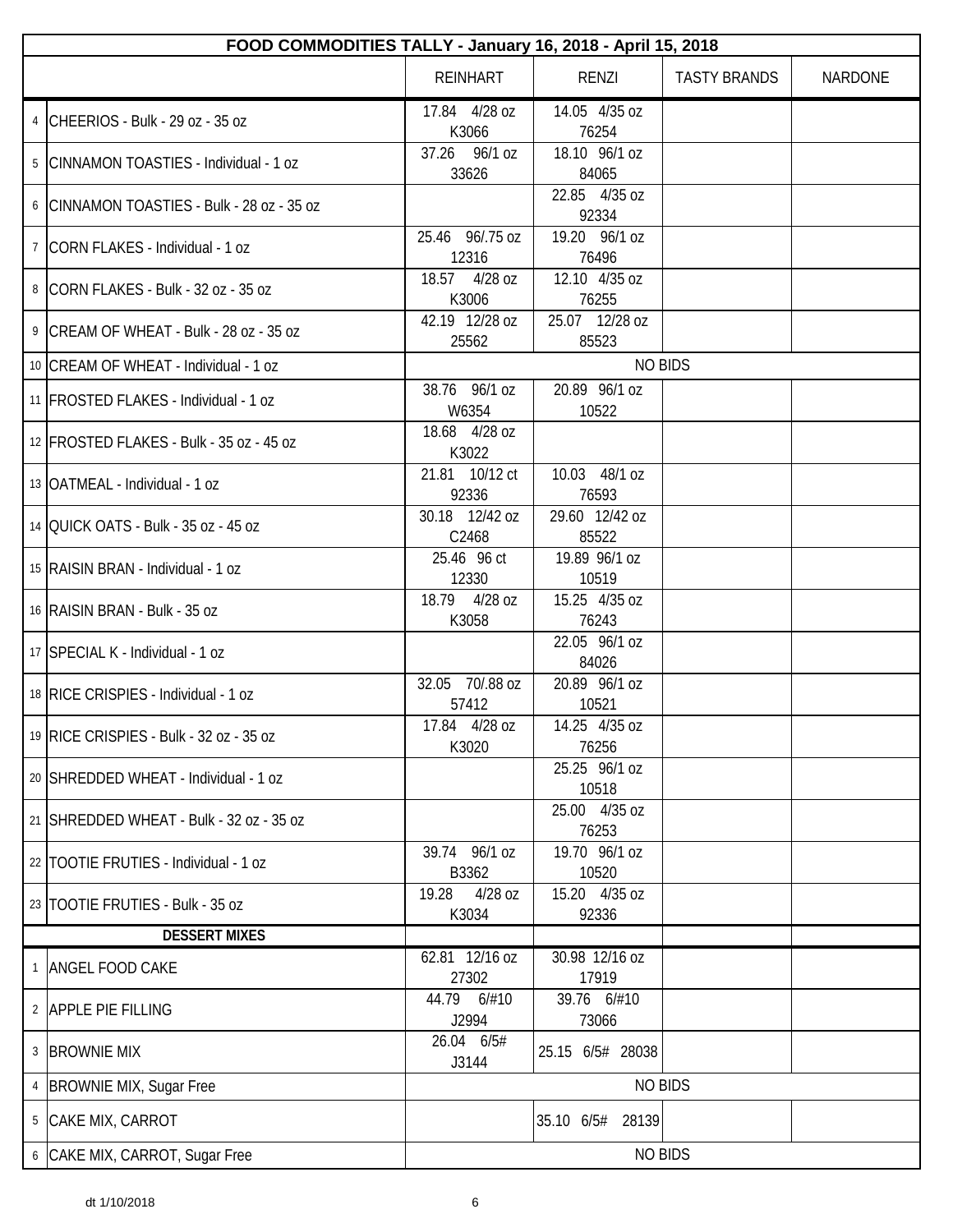|                 | FOOD COMMODITIES TALLY - January 16, 2018 - April 15, 2018 |                         |                                   |                     |                |  |
|-----------------|------------------------------------------------------------|-------------------------|-----------------------------------|---------------------|----------------|--|
|                 |                                                            | <b>REINHART</b>         | <b>RENZI</b>                      | <b>TASTY BRANDS</b> | <b>NARDONE</b> |  |
| $7\overline{ }$ | CAKE MIX, CHOCOLATE                                        | 56.06 6/5#<br>29272     | 26.57 6/5# 28423                  |                     |                |  |
|                 | 8 CAKE MIX, CHOCOLATE, Sugar Free                          |                         | <b>NO BIDS</b>                    |                     |                |  |
| 9               | CAKE MIX, SPICE                                            |                         | 40.00 6/5# 28250<br>Spec Ord      |                     |                |  |
|                 | 10 CAKE MIX, YELLOW                                        | 22.87 6/5#<br>G5228     | 23.64 6/5#<br>28427               |                     |                |  |
|                 | 11 CAKE MIX, WHITE                                         | 22.87 6/5#<br>G5234     | 23.64 6/5#<br>28426               |                     |                |  |
|                 | 12 CAKE MIX, WHITE, Sugar Free                             |                         | <b>NO BIDS</b>                    |                     |                |  |
|                 | 13 CHEESECAKE                                              |                         | 60.00 6/4# 28216                  |                     |                |  |
|                 | 14 GINGERBREAD MIX                                         |                         | 39.90 6/5# 28114<br>Spec Ord      |                     |                |  |
| 15              | ICING, READY TO SPREAD: MUST BE SHELF STABLE:<br>Chocolate | 23.14<br>12#<br>72082   |                                   |                     |                |  |
| 16              | ICING, READY TO SPREAD: MUST BE SHELF STABLE :<br>Vanilla  | 20.97 12#<br>38998      |                                   |                     |                |  |
|                 | 17   ICING, CHOCOLATE, Sugar Free                          |                         | <b>NO BIDS</b>                    |                     |                |  |
|                 | 18   ICING, WHITE, Sugar Free                              |                         | <b>NO BIDS</b>                    |                     |                |  |
|                 | 19 MUFFIN MIX, BANANA NUT                                  |                         | 52.84 6/5# 28014                  |                     |                |  |
|                 | 20 MUFFIN MIX, BASIC                                       | 23.01<br>6/5#<br>J7662  | 6/5# 28418<br>22.80               |                     |                |  |
|                 | 21 MUFFIN MIX, BLUEBERRY                                   |                         | 6/5#<br>24.14<br>28424 Spec Ord   |                     |                |  |
|                 | 22 MUFFIN MIX, BRAN                                        |                         | 51.06 6/5# 76608                  |                     |                |  |
|                 | 23 MUFFIN MIX, CORN                                        |                         | 61.48 6/5# 27468 25.95 6/5# 28217 |                     |                |  |
|                 | 24   MUFFIN MIX, HONEY BRAN                                |                         | 40.15 6/5#<br>28225               |                     |                |  |
|                 | <b>COOKING PRODUCTS</b>                                    |                         |                                   |                     |                |  |
|                 | 1 BEEF BASE                                                | 36.14 6/1#<br>22976     | 19.40 12/1#<br>57728              |                     |                |  |
|                 | 2 BEEF BASE, LOW SODIUM                                    | 42.91 6/1# J1248        | 57.10 12/1#<br>57716              |                     |                |  |
|                 | 3 BEEF BROTH, LOW SODIUM                                   |                         | <b>NO BIDS</b>                    |                     |                |  |
|                 | 4 BISQUICK MIX                                             | 49.19<br>6/5#<br>10306  | 23.02 6/5# 28237                  |                     |                |  |
|                 | 5   BREAD CRUMBS, ITALIAN                                  | 34.60 6/5#<br>25012     | 26.15 6/5# 29131                  |                     |                |  |
|                 | 6 CHICKEN BROTH                                            | 26.85 12/48 oz<br>21270 | 25.48 12/48 oz<br>36580           |                     |                |  |
|                 | 7 CHICKEN BROTH, LOW SODIUM                                |                         | <b>NO BIDS</b>                    |                     |                |  |
|                 | 8 CHICKEN GRAVY                                            | 44.02 12/48 oz<br>22998 | 42.02 12/50 oz<br>58103           |                     |                |  |
|                 | 9 CHICKEN GRAVY, LOW SODIUM                                |                         | 33.50<br>8/15oz<br>28448          |                     |                |  |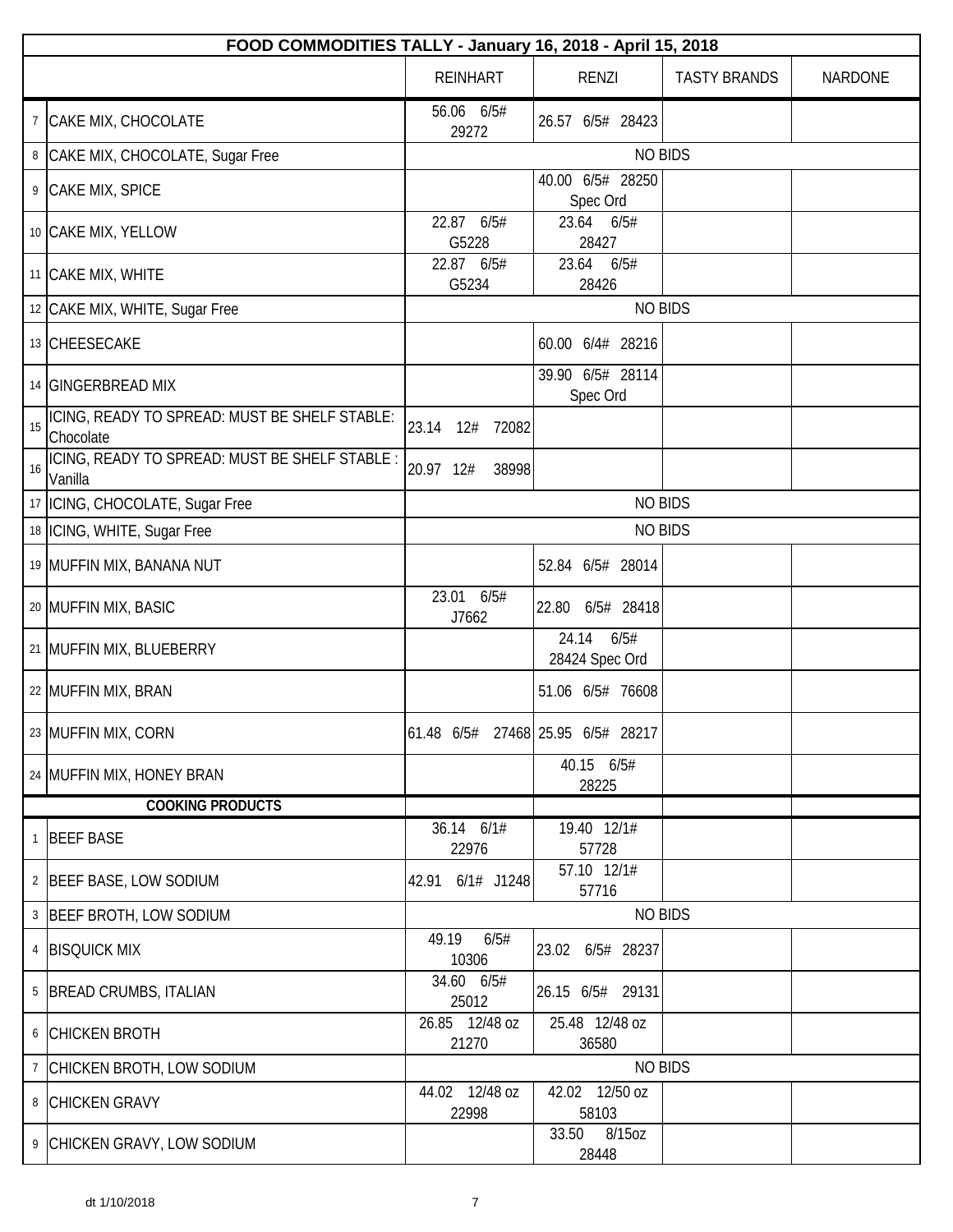|    | FOOD COMMODITIES TALLY - January 16, 2018 - April 15, 2018  |                             |                                  |                     |                |  |
|----|-------------------------------------------------------------|-----------------------------|----------------------------------|---------------------|----------------|--|
|    |                                                             | <b>REINHART</b>             | RENZI                            | <b>TASTY BRANDS</b> | <b>NARDONE</b> |  |
|    | 10 CHICKEN BASE - 1#                                        | 36.86 6/1# 25124            | 27.50 12/1#<br>57729             |                     |                |  |
|    | 11 CHICKEN BASE - $5#$                                      | 117.99 4/5#<br>22562        |                                  |                     |                |  |
|    | 12 CHICKEN BASE, LOW SODIUM                                 | 42.48 6/1#<br>G5244         | 52.40 12/1#<br>57715             |                     |                |  |
|    | 13 CRISPY ONIONS                                            | 33.20 6/24 oz<br>W6170      | 32.75 6/24 oz<br>73125           |                     |                |  |
|    | 14 FALAFEL                                                  |                             | <b>NO BIDS</b>                   |                     |                |  |
|    | 15 INSTANT BROTH & SEASONING - BEEF, LOW SODIUM             |                             | 32.00 300/4 gm<br>91235          |                     |                |  |
| 16 | INSTANT BROTH & SEASONING - CHICKEN, LOW<br>SODIUM          |                             | 32.00 300/4 gm<br>91236          |                     |                |  |
|    | 17 MINCED GARLIC, IN LIQUID                                 | 45.69 6/32 oz<br>76278      | 32.05 6/35 oz<br>68103           |                     |                |  |
|    | 18 PANCAKE MIX                                              | 27.90 6/5#<br>28814         | 19.35 6/5# 28085                 |                     |                |  |
|    | 19 PORK GRAVY MIX                                           | 32.23 8/16 oz<br>26942      | 8/16 oz<br>32.00<br>57709        |                     |                |  |
|    | 20 PORK GRAVY MIX, LOW SODIUM                               |                             | <b>NO BIDS</b>                   |                     |                |  |
|    | 21 SOY SAUCE, LOW SODIUM                                    | 37.20 6/.5 gal<br>20348     | 36.10 6/.5 gal<br>37300 Spec Ord |                     |                |  |
|    | 22 STUFFING MIX, CHICKEN                                    | 47.70<br>4/57.5 oz<br>31438 | 53.96 6/55 oz<br>65040           |                     |                |  |
|    | 23 STUFFING MIX, CORN BREAD                                 | 66.70 6/56 oz<br>W7760      | 34.18 6/28 oz<br>65034           |                     |                |  |
|    | 24 SWEETENED CONDENSED MILK                                 | 52.41 24/14 oz<br>59640     | 44.27 24/14 oz<br>92179 Spec Ord |                     |                |  |
| 25 | THICK-IT INSTANT HEALTHCARE FOOD THICKENER -<br>PC          | 15.07 100/6.5g<br>E2218     | 14.25 100/6.5 gm<br>76723        |                     |                |  |
| 26 | THICK-IT INSTANT HEALTHCARE FOOD THICKENER -<br><b>Bulk</b> |                             | 69.51 25# 21444 61.04 25# 76732  |                     |                |  |
|    | 27   TOFU                                                   | 10.68 6/14 oz<br>19828      | 29.50 6/4# 88520                 |                     |                |  |
|    | 28 TURKEY GRAVY MIX                                         | 37.73 8/12 oz<br>24746      | 36.10 8/16 oz<br>57698           |                     |                |  |
|    | 29 TURKEY GRAVY MIX, LOW SODIUM                             |                             | 36.50 8/15 oz<br>28448           |                     |                |  |
|    | 30 VEGETABLE BASE                                           | 29.16 6/1#<br>28138         | 20.14 6/1#<br>57696 Spec Ord     |                     |                |  |
|    | 31 VINEGAR                                                  | 6.94 4/gal<br>J2626         | 6.90 4/gal 56100                 |                     |                |  |
|    | 32 WORCESTERSHIRE SAUCE                                     | 38.04 4/gal<br>10214        | 20.70 4/gal 75181                |                     |                |  |
|    | 33   WORCESTERSHIRE SAUCE, LOW SODIUM                       |                             | <b>NO BIDS</b>                   |                     |                |  |
|    | <b>SALAD DRESSINGS</b>                                      |                             |                                  |                     |                |  |
|    | 1 SALAD DRESSING Low Fat French                             | 35.59 4/gal<br>13652        | 31.94 4/gal<br>56058             |                     |                |  |
|    | 2   SALAD DRESSING Low Fat Ranch                            | 36.09 4/gal<br>R3776        | 31.84 4/gal 56297                |                     |                |  |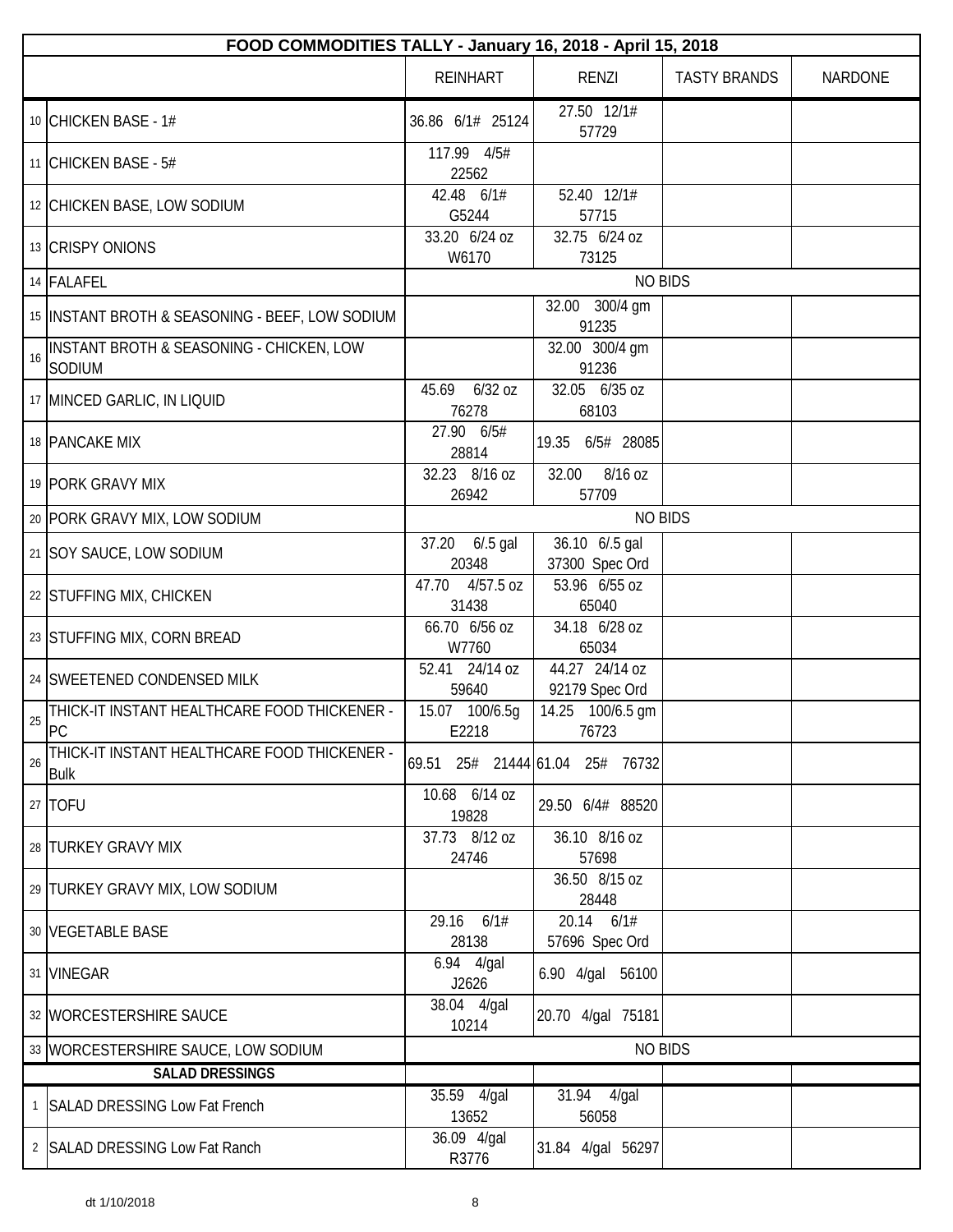| FOOD COMMODITIES TALLY - January 16, 2018 - April 15, 2018 |                          |                             |                     |                |
|------------------------------------------------------------|--------------------------|-----------------------------|---------------------|----------------|
|                                                            | <b>REINHART</b>          | RENZI                       | <b>TASTY BRANDS</b> | <b>NARDONE</b> |
| 3 SALAD DRESSING Low Fat Golden Italian                    | 26.97 4/gal<br>12910     | 22.14 4/gal 56295           |                     |                |
| 4 SALAD DRESSING Low Fat Thousand Island                   |                          | 32.12 4/gal 56147           |                     |                |
| 5   SALAD DRESSING Catalina                                |                          | 38.40 4/gal 67266           |                     |                |
| 6 SALAD DRESSING Italian                                   | 30.57 4/gal<br>17188     | 29.83 4/gal 11010           |                     |                |
| 7   SALAD DRESSING Ranch                                   | 41.09 4/gal<br>12340     | 32.10 4/gal<br>11034        |                     |                |
| 8 SALAD DRESSING Thousand Island                           | 31.01 4/gal 23654        | 38.00 4/gal<br>56060        |                     |                |
| 9 SALAD DRESSING POWDER MIX, Italian                       | 48.90 12/7.6 oz<br>18934 | 27.15 12/7.6 oz<br>28215    |                     |                |
| <b>SPICES</b>                                              |                          |                             |                     |                |
| 1 BASIL LEAVES                                             | 12.01 12 oz<br>10510     | $3/20$ oz<br>40.00<br>68055 |                     |                |
| 2 BASIL, CRUSHED                                           |                          | 47.68<br>$6/12$ oz<br>68023 |                     |                |
| 3 BLACK PEPPER                                             | 7.32 14 oz J2836         | 78.47 6/18 oz<br>68258      |                     |                |
| 4 CELERY SALT                                              | 6.95 32 oz<br>24156      | 31.00 6/36 oz<br>68122      |                     |                |
| 5 CHILI POWDER                                             | 8.01 17 oz<br>22890      | 33.55<br>$6/16$ OZ<br>69275 |                     |                |
| 6 CHIVES, DRIED                                            | 5.20 1 oz 24012          | 29.00<br>$6/1$ oz<br>68086  |                     |                |
| 7 CINNAMON                                                 | 4.76 15 oz J2754         | 46.09<br>6/18 oz<br>68090   |                     |                |
| 8 CRUSHED RED PEPPER                                       | 7.56 12 oz<br>24018      | 32.85 6/12 oz<br>68269      |                     |                |
| 9 DILL WEED                                                | 10.93 5 oz 10512         | 59.10<br>$6/5$ oz<br>68131  |                     |                |
| 10 GARLIC, GRANULATED                                      | 14.09 24 oz<br>24210     | 80.06<br>$6/24$ oz<br>68137 |                     |                |
| 11 GARLIC POWDER                                           | 8.84 19 oz J2786         | 70.01<br>$6/21$ oz<br>68156 |                     |                |
| 12 GROUND GINGER                                           | 13.91 16 oz<br>24054     | 64.00 6/16 oz<br>69276      |                     |                |
| 13 LEMON PEPPER                                            | 11.47 28 oz<br>28588     | 60.02 6/28 oz<br>68296      |                     |                |
| 14 MONTREAL STEAK SEASONING                                | 10.15 28 oz<br>28758     | 48.30 6/26 oz<br>68343      |                     |                |
| 15 MRS. DASH SALT SUBSTITUTE                               | 12.61 19 oz<br>13694     | 42.80 3/21 oz<br>93047      |                     |                |
| 16 NUTMEG                                                  | 15.73 16 oz<br>24084     | 81.04<br>$6/16$ OZ<br>68186 |                     |                |
| 17 ONIONS, dehydrated                                      | 6.30 14 oz 24542         | 34.01 6/14 oz<br>68241      |                     |                |
| 18 ONION POWDER                                            | 6.63 20 oz 24400         | 35.08 6/20 oz<br>68191      |                     |                |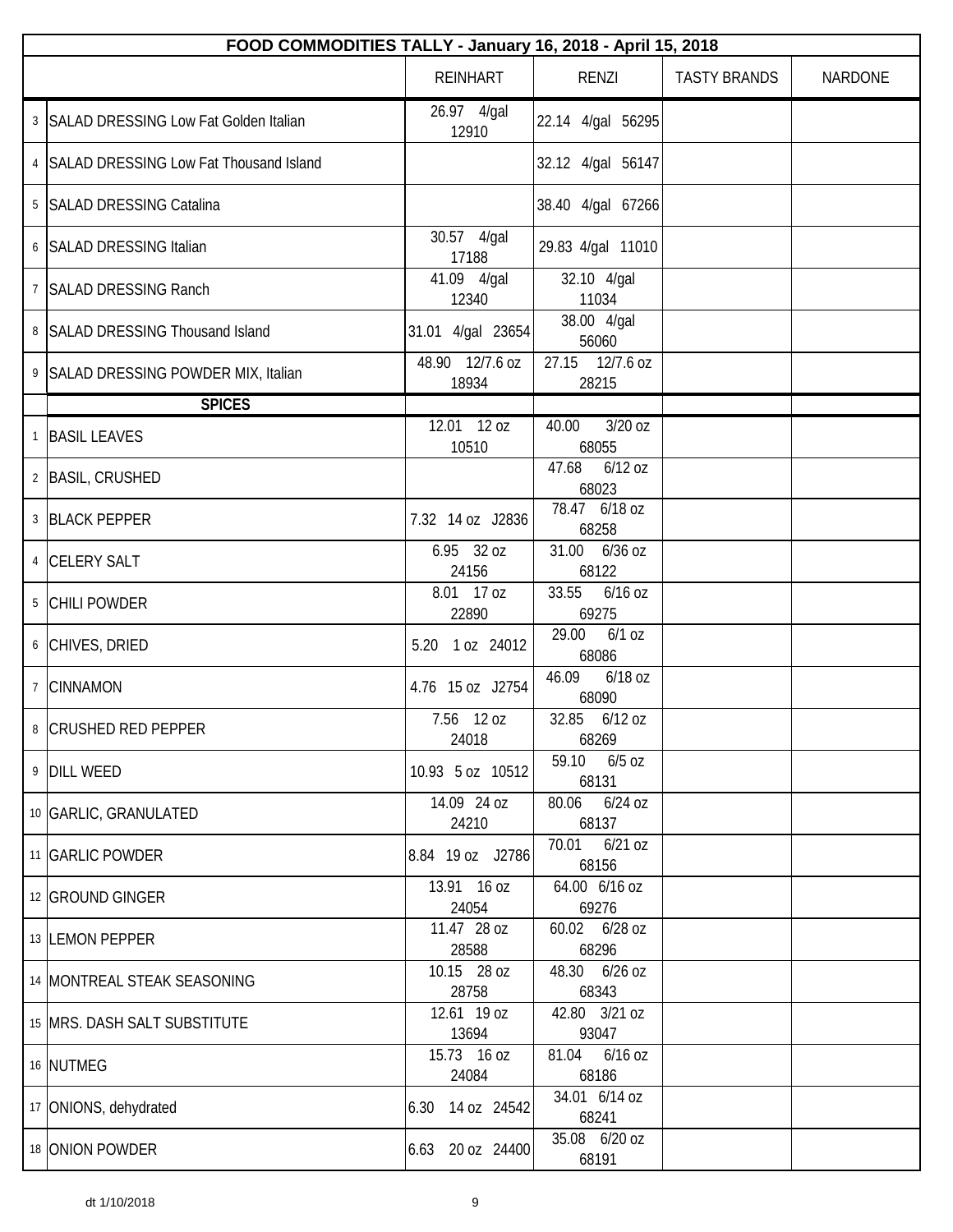|              | FOOD COMMODITIES TALLY - January 16, 2018 - April 15, 2018 |                              |                             |                     |         |  |
|--------------|------------------------------------------------------------|------------------------------|-----------------------------|---------------------|---------|--|
|              |                                                            | <b>REINHART</b>              | <b>RENZI</b>                | <b>TASTY BRANDS</b> | NARDONE |  |
|              | 19 OREGANO                                                 | 23.01 24 oz<br>24252         | 20.01<br>1/1.5#<br>68238    |                     |         |  |
|              | 20 PAPRIKA                                                 | 9.78 18 oz<br>24186          | 32.50 6/16 oz<br>69335      |                     |         |  |
|              | 21   PARSLEY FLAKES                                        | 9.64 11 oz<br>J2832          | 11.50<br>$1/11$ oz<br>68249 |                     |         |  |
|              | 22 POULTRY SEASONING                                       | 9.31 10 oz<br>24132          | 50.90<br>$6/12$ oz<br>69268 |                     |         |  |
|              | 23 TACO SEASONING                                          | 21.50 6/9 oz<br>28252        | 12.90 5# 56683              |                     |         |  |
|              | <b>SOUP</b>                                                |                              |                             |                     |         |  |
| $\mathbf{1}$ | CHICKEN NOODLE LO-SO, 7.5 oz                               | 24/7.25 oz<br>20.86<br>22576 | 18.42 24/7.25 oz<br>76569   |                     |         |  |
|              | 2 CHICKEN NOODLE LO-SO, 50 oz                              |                              | 34.92 12/50oz<br>11892      |                     |         |  |
|              | 3 CREAM OF CELERY, 7.5 oz                                  |                              |                             | <b>NO BIDS</b>      |         |  |
|              | 4 CREAM OF CELERY, CONDENSED, 50 oz                        |                              | 36.12 12/50 oz<br>76592     |                     |         |  |
|              | 5 CREAM OF CHICKEN                                         |                              | 19.84 24/7.25oz<br>36699    |                     |         |  |
|              | 6 CREAM OF CHICKEN, LO-SO, 7.5 oz                          |                              |                             | <b>NO BIDS</b>      |         |  |
|              | 7   CREAM OF MUSHROOM, 7.5 oz                              |                              | 19.84 24/7.25 oz<br>36670   |                     |         |  |
|              | 8 CREAM OF MUSHROOM, 50 oz                                 | 43.07 12/#5<br>11290         | 40.95 12/50 oz<br>11899     |                     |         |  |
|              | 9 CREAM OF MUSHROOM LO-SO, 7.5 oz                          |                              | 17.40 24/7.25 oz<br>36971   |                     |         |  |
|              | 10 CREAM OF MUSHROOM LO-SO, #5                             |                              |                             | <b>NO BIDS</b>      |         |  |
|              | 11   TOMATO, 7.5 oz                                        |                              | 17.00 24/7.25 oz<br>76590   |                     |         |  |
|              | 12 TOMATO, CONDENSED, 50 oz                                | 36.25 12/#5<br>11132         | 30.90 12/50 oz<br>11890     |                     |         |  |
|              | 13   TOMATO LO-SO - #5                                     |                              |                             | <b>NO BIDS</b>      |         |  |
|              | 14   TOMATO LO-SO - 7.5 oz                                 | 19.59 24/7.5 oz<br>29300     | 17.20 24/7.25 oz<br>36994   |                     |         |  |
|              | 15   VEGETABLE LO-SO, 7.5 oz                               |                              | 18.96 24/7.25oz<br>36997    |                     |         |  |
|              | <b>FROZEN DESSERTS</b>                                     |                              |                             |                     |         |  |
|              | 1 APPLE PIE RAW                                            | 30.62 6/44 oz<br>H8706       |                             |                     |         |  |
|              | 2 APPLE PIE BAKED                                          |                              | 6/10"<br>36.51<br>48336     |                     |         |  |
|              | 3 APPLE PIE SUGAR FREE                                     |                              | <b>NO BIDS</b>              |                     |         |  |
|              | 4 BERRY MEDLEY                                             | 26.71 10# G2056              | 25.10 2/5#<br>45264         |                     |         |  |
|              | 5 BLUEBERRY PIE RAW                                        | 43.54 6/42 oz<br>R2520       |                             |                     |         |  |
|              | 6 BLUEBERRY PIE, DIET SUGAR FREE                           |                              |                             | <b>NO BIDS</b>      |         |  |
|              | 7 BOSTON CREAM PIE                                         | 38.32 6/33 oz<br>B5370       |                             |                     |         |  |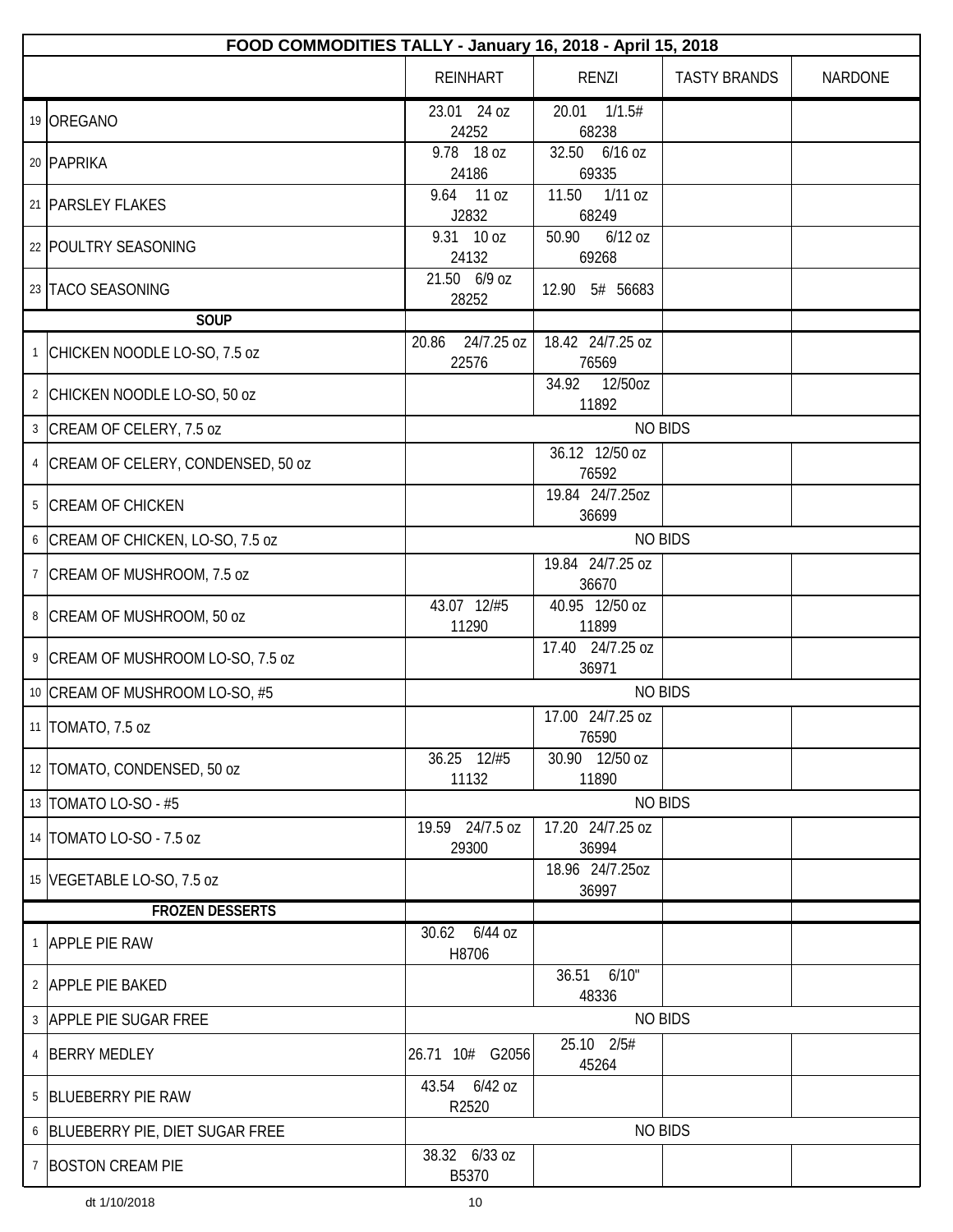| FOOD COMMODITIES TALLY - January 16, 2018 - April 15, 2018 |                             |                          |                     |                |  |
|------------------------------------------------------------|-----------------------------|--------------------------|---------------------|----------------|--|
|                                                            | <b>REINHART</b>             | RENZI                    | <b>TASTY BRANDS</b> | <b>NARDONE</b> |  |
| 8 CARROT CAKE premade                                      | 69.58 2/144 oz<br>21572     |                          |                     |                |  |
| 9 CHERRY PIE RAW                                           | 39.93 6/42 oz<br>E9240      |                          |                     |                |  |
| 10 CHERRY PIE, DIET SUGAR FREE                             |                             |                          | <b>NO BIDS</b>      |                |  |
| 11 CREAM PIE: Banana Cream                                 |                             | 30.90 6/27 oz<br>48176   |                     |                |  |
| 12 CREAM PIE: Chocolate                                    | 36.52<br>4/38 oz<br>63708   | 31.80 6/10"<br>48089     |                     |                |  |
| 13 CREAM PIE: Coconut Cream                                | 35.27 4/43 oz<br>71612      | 30.90 6/27 oz<br>48024   |                     |                |  |
| 14 FRUIT OF THE FOREST PIE                                 |                             | 44.50 6/10"<br>48040     |                     |                |  |
| 15   ICE CREAM, CHOCOLATE, approx 4 oz                     | $2/24$ ct<br>15.17<br>A5094 | 6.92 24/4 oz<br>71012    |                     |                |  |
| 16 ICE CREAM, STRAWBERRY, approx 4 oz                      | 2/24 ct<br>15.17<br>A5120   | 6.92 24/4 oz<br>71013    |                     |                |  |
| 17 ICE CREAM, VANILLA, approx 4 oz                         | 14.08 2/24 ct<br>74394      | 6.92 24/4 oz<br>71011    |                     |                |  |
| 18 ICE CREAM, VANILLA -LACTOSE, approx 4 oz                |                             |                          | <b>NO BIDS</b>      |                |  |
| 19 ICE CREAM, NSA CHOCOLATE, approx 4 oz                   |                             | 7.12 24/4 oz<br>71002    |                     |                |  |
| 20   ICE CREAM, NSA VANILLA, approx 4 oz                   | 20.62 48 ct<br>G0622        | 7.12 24/4 oz<br>71009    |                     |                |  |
| 21 LEMON PIE                                               | 37.58 6/36 oz<br>62372      |                          |                     |                |  |
| 22 STRAWBERRY RHUBARB PIE                                  | 35.16 6/43 oz<br>R2478      |                          |                     |                |  |
| 23 WHIP TOPPING                                            | 38.84 12/16 oz<br>26700     | 32.91 12/32 oz<br>91000  |                     |                |  |
| <b>JUICES / DRINK MIX</b>                                  |                             |                          |                     |                |  |
| $1$ APPLE - 46 oz                                          | 22.61 8/64 oz<br>14812      | 21.93 12/46 oz<br>47050  |                     |                |  |
| 2 CRANBERRY - 46 oz                                        | 21.55 8/64 oz<br>14814      | 26.65 12/46 oz<br>47052  |                     |                |  |
| 3 GRAPE JUICE - 46 oz                                      |                             | 28.96 12/46 oz<br>47051  |                     |                |  |
| 4 ORANGE - 64 oz                                           | 33.89 12/46 oz<br>14780     | 31.08 12/46 oz<br>47057  |                     |                |  |
| 5 PINEAPPLE - 46 oz                                        | 35.93 12/46 oz<br>14790     | 33.12 12/46 oz<br>47058  |                     |                |  |
| 6   TOMATO - 46 oz                                         | 18.89 12/46 oz<br>13272     | 17.08 12/46 oz<br>47060  |                     |                |  |
| 7 APPLE EZO, 5.5 oz                                        | 21.04 48/5.5 oz<br>C9180    | 19.48 48/5.5 oz<br>47046 |                     |                |  |
| 8 CRANBERRY EZO, 5.5 oz                                    | 20.20 48/5.5 oz<br>14840    | 19.20 48/5.5 oz<br>47068 |                     |                |  |
| 9 GRAPE EZO, 5.5 oz                                        |                             |                          | <b>NO BIDS</b>      |                |  |
| 10 GRAPEFRUIT EZO, 5.5 oz                                  | 22.91 48/5.5 oz<br>C9178    | 20.92 48/5.5 oz<br>47047 |                     |                |  |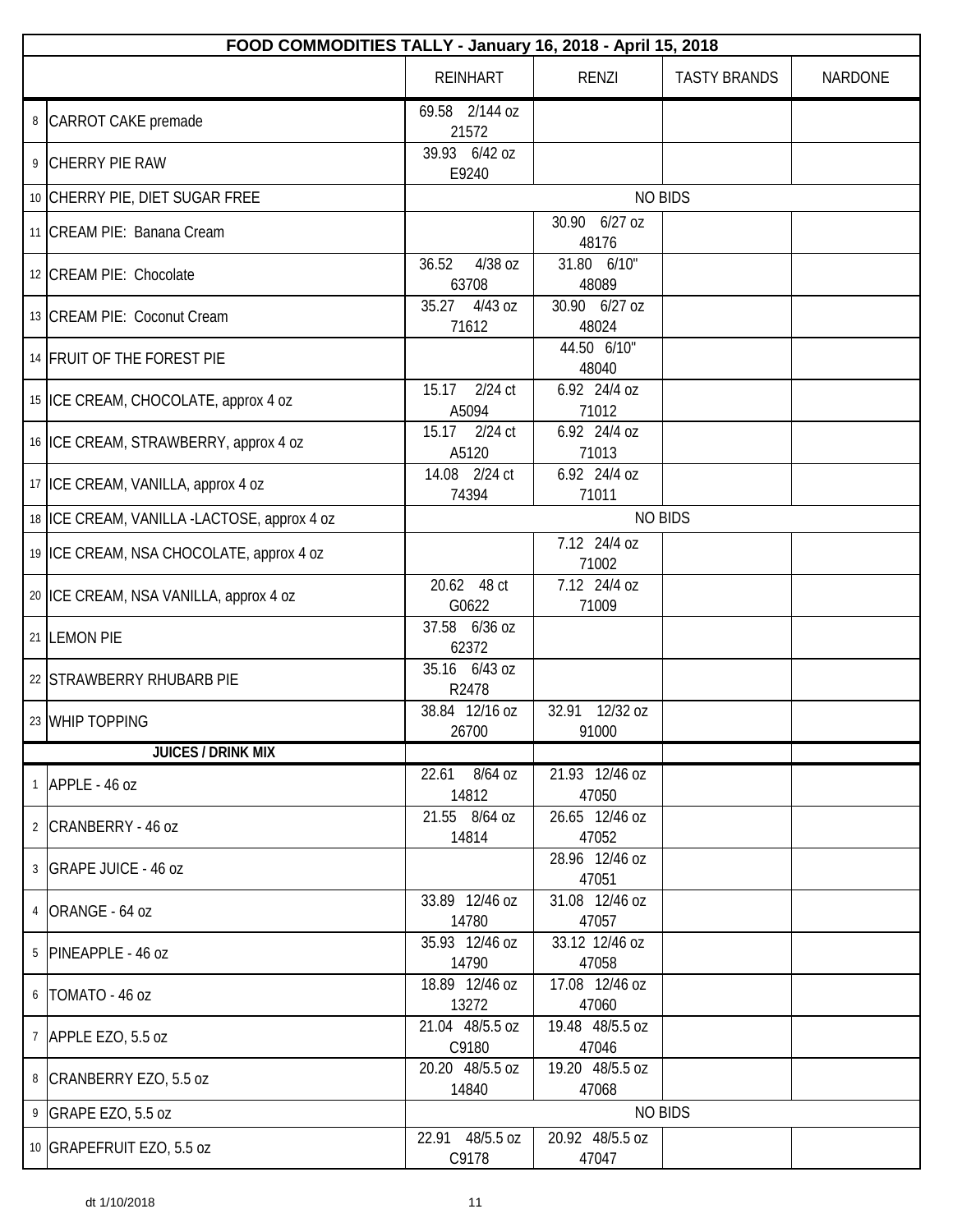| FOOD COMMODITIES TALLY - January 16, 2018 - April 15, 2018 |                             |                            |                     |                |
|------------------------------------------------------------|-----------------------------|----------------------------|---------------------|----------------|
|                                                            | <b>REINHART</b>             | <b>RENZI</b>               | <b>TASTY BRANDS</b> | <b>NARDONE</b> |
| 11 ORANGE JUICE EZO, 5.5 oz                                | 24.39 48/5.5 oz<br>C9182    | 21.94 48/5.5 oz<br>47049   |                     |                |
| 12 ORANGE/PINEAPPLE EZO, 5.5 oz                            |                             | <b>NO BIDS</b>             |                     |                |
| 13 PINEAPPLE EZO, 5.5 oz                                   | 48/5.5 oz<br>25.61<br>P3392 | 48/6 oz<br>21.93<br>47048  |                     |                |
| 14 PRUNE EZO, 4 oz                                         | 23.61 96/4 oz<br>C4130      | 24.01 96/4 oz<br>47375     |                     |                |
| 15 PRUNE EZO, 5.5 oz                                       |                             | <b>NO BIDS</b>             |                     |                |
| 16   TOMATO EZO, 5.5 oz                                    | 48/5.5 oz<br>20.62<br>14872 |                            |                     |                |
| 17 V-8 EZO LO SO, 5.5 oz, low sodium                       | 24.76 8/6 ct<br>54738       | 22.36 48/5.5 oz<br>47331   |                     |                |
| 18 NO SUGAR ADDED - APPLE, 5.5 oz                          |                             | <b>NO BIDS</b>             |                     |                |
| 19 NO SUGAR ADDED - GRAPE, 5.5 oz                          |                             | <b>NO BIDS</b>             |                     |                |
| 20 NO SUGAR ADDED - ORANGE, 5.5 oz                         |                             | <b>NO BIDS</b>             |                     |                |
| 21 NO SUGAR ADDED - PINEAPPLE, 5.5 oz                      |                             | <b>NO BIDS</b>             |                     |                |
| 22 GRAPE DRINK MIX - POWDER, 24 oz                         |                             | 16.10 12/24 oz<br>27529    |                     |                |
| 23 ORANGE DRINK MIX - POWDER, 24 oz                        | 19.39 12/24 oz<br>11470     | 16.10 12/24 oz<br>27530    |                     |                |
| 24 LEMONADE DRINK MIX - POWDER, 24 oz                      | 19.39 12/24 oz<br>14522     | 16.10 12/24 oz<br>27527    |                     |                |
| 25 PINK LEMONADE DRINK MIX - POWDER, 24 oz                 | 19.39 12/24 oz<br>20492     | 16.10 12/24 oz<br>27532    |                     |                |
| 26 ICE TEA DRINK MIX - POWDER, 24 oz                       | 42.19 24/10.6 oz<br>C2178   | 16.10 12/24 oz<br>27533    |                     |                |
| <b>BULK PRODUCTS / OTHER</b>                               |                             |                            |                     |                |
| 1   AU GRATIN POTATOES - #10                               | 53.00 6/2.54#<br>N8382      | 49.93 12/20.35 oz<br>34161 |                     |                |
| 2 BAKED BEANS (Gramma Brown) - #10                         | 44.68 6/#10<br>A6880        | 44.30 6/#10<br>66045       |                     |                |
| 3   BEEF STEW-10#                                          |                             | 41.90 6/10#<br>66062       |                     |                |
| 4 BEETS, SLICED - #10                                      | 23.02 6/10#<br>10930        | 18.10 6/#10<br>62064       |                     |                |
| $5$ BEETS, DICED - #10                                     | 25.93 6/10#<br>10922        | 22.15 6/#10<br>62067       |                     |                |
| 6 BLACK OLIVES - #10                                       | 45.11 6/#10<br>32088        | 29.75 6/#10 59012          |                     |                |
| 7 BROWN GRAVY, LOW SODIUM                                  |                             | <b>NO BIDS</b>             |                     |                |
| 8 CANNONBALL BBQ SAUCE                                     | 42.04 4/gal<br>24908        | 17.95 4/gal 57212          |                     |                |
| 9 CHEDDAR CHEESE SAUCE - #10                               | 42.81 6/#10<br>21032        | 31.84 6/10#<br>63015       |                     |                |
| 10 CHILI SAUCE - #10                                       | 26.86 6/#10<br>11222        | 25.90 6/#10<br>57131       |                     |                |
| 11 COFFEE, 14 -16 oz                                       |                             | 110.00 24/14 oz<br>71105   |                     |                |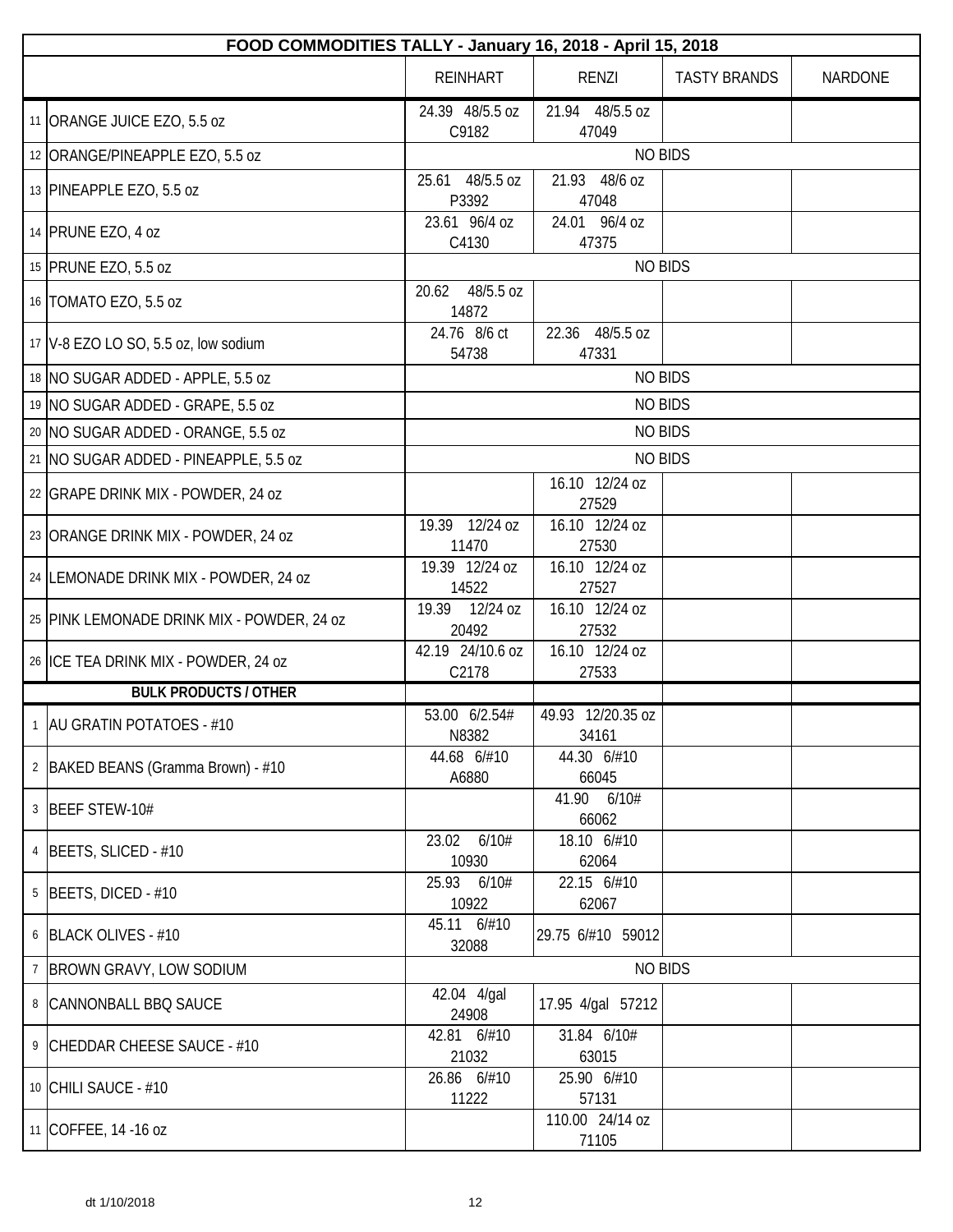| FOOD COMMODITIES TALLY - January 16, 2018 - April 15, 2018 |                          |                                   |                     |                |  |  |
|------------------------------------------------------------|--------------------------|-----------------------------------|---------------------|----------------|--|--|
|                                                            | <b>REINHART</b>          | RENZI                             | <b>TASTY BRANDS</b> | <b>NARDONE</b> |  |  |
| 12 COFFEE PILLOW PACK, 2.5 oz                              | 100.95 128/2 oz<br>10948 | 54.22 84/2 oz<br>71021            |                     |                |  |  |
| 13 COFFEE PILLOW PACK, 14 oz                               |                          | 110.00 24/14 oz<br>71105          |                     |                |  |  |
| 14 COFFEE, DECAF, 14 -16 oz                                |                          | <b>NO BIDS</b>                    |                     |                |  |  |
| 15 COFFEE, DECAF, PILLOW PACK, 2.5 oz                      | 62.16 64/2 oz<br>10462   | 49.10 84/1.75 oz<br>71217         |                     |                |  |  |
| 16 COFFEE, DECAF, PILLOW PACK, 14 oz                       |                          | <b>NO BIDS</b>                    |                     |                |  |  |
| 17 COLESLAW DRESSING                                       | 38.59 4/gal<br>23844     | 36.17 4/gal 56090                 |                     |                |  |  |
| 18 CREAM STYLE CORN - #10                                  | 27.20 6/#10<br>10816     | 23.52 6/#10<br>62035              |                     |                |  |  |
| 19   GARBANZO BEANS (CHIC PEAS) - #10                      | 20.25 6/#10<br>81692     | $\overline{19.23}$ 6/#10<br>62027 |                     |                |  |  |
| 20 GRAPE JELLY - #10                                       | 45.51 6/#10<br>31820     |                                   |                     |                |  |  |
| 21 GRAPE JELLY - 132 oz                                    |                          | 42.88 6/132 oz<br>91435           |                     |                |  |  |
| 22 GREEN BEANS - #10                                       | 22.33<br>6/#10<br>24696  | 16.92 6/#10<br>60093              |                     |                |  |  |
| 23 GREEN BEANS, 14 -16 oz                                  |                          | <b>NO BIDS</b>                    |                     |                |  |  |
| 24 GREEN PEPPERS - #10                                     |                          | 28.40<br>6/#10<br>60095 Mixed     |                     |                |  |  |
| 25 HOT SAUCE, MONARCH or equal                             | 30.75 4/gal<br>10474     | 19.89 4/gal 61004                 |                     |                |  |  |
| 26 KETCHUP - #10                                           | 26.85 6/#10<br>12050     | 23.18 6/#10<br>57081              |                     |                |  |  |
| 27 KETCHUP, 12 - 14 oz                                     | 24.01 24/14 oz<br>12040  |                                   |                     |                |  |  |
| 28 KIDNEY BEANS, #10                                       | 22.69 6/#10<br>C1646     | 21.90 6/#10<br>62000              |                     |                |  |  |
| 29 KIDNEY BEANS, 14 - 16 oz                                |                          | <b>NO BIDS</b>                    |                     |                |  |  |
| 30   MASHED POTATOES - #10                                 | 49.81 6/6# M6588         | 36.26 6/#10<br>34141              |                     |                |  |  |
| 31   MAYONNAISE, REGULAR                                   | 25.39 4/gal<br>23970     | 22.02 4/gal 56205                 |                     |                |  |  |
| 32 MAYONNAISE, LOW FAT                                     | 45.54 4/gal<br>B6232     | 24.08 4/gal 56024                 |                     |                |  |  |
| 33 MUSHROOMS - #10                                         | 44.58 6/#10<br>11082     | 38.71 6/#10<br>68024              |                     |                |  |  |
| 34 MUSTARD, 12 oz bottle                                   | 18.37 16/13 oz<br>H9822  |                                   |                     |                |  |  |
| 35 MUSTARD                                                 | 13.75 4/gal<br>L4824     | 12.10 4/gal 30058                 |                     |                |  |  |
| 36   NORTHERN BEAN - #10                                   | 28.84 6/#10<br>16982     | 20.57 6/#10 95412                 |                     |                |  |  |
| 37   PEANUT BUTTER                                         | 56.86 6/5#<br>31766      | 38.92 6/5# 92542                  |                     |                |  |  |
| 38   PEPPERS, RED & GREEN - #10                            | 39.21 6/#10<br>C1682     | 28.40 6/#10<br>60095              |                     |                |  |  |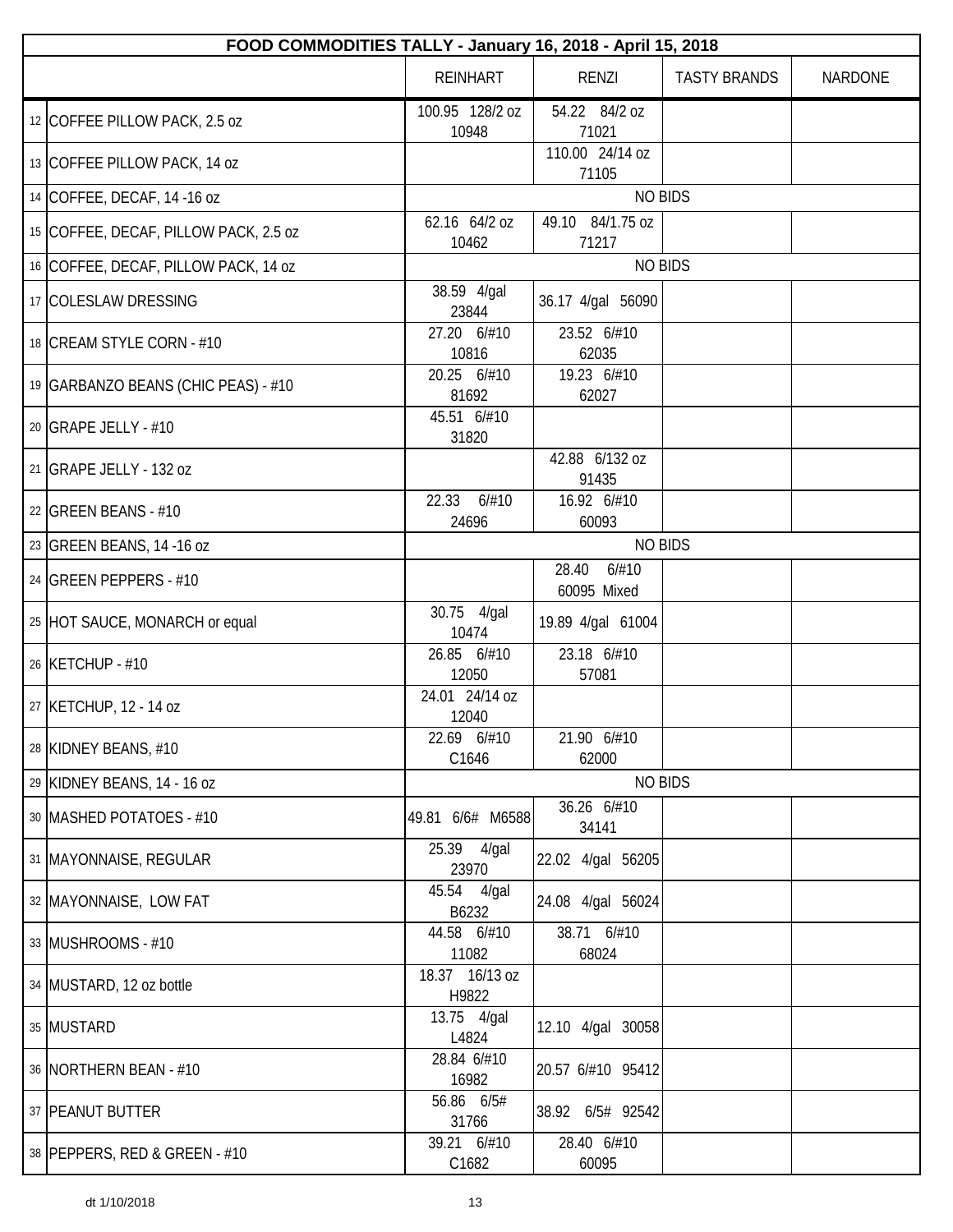|    | FOOD COMMODITIES TALLY - January 16, 2018 - April 15, 2018    |                          |                            |                     |         |  |  |
|----|---------------------------------------------------------------|--------------------------|----------------------------|---------------------|---------|--|--|
|    |                                                               | <b>REINHART</b>          | RENZI                      | <b>TASTY BRANDS</b> | NARDONE |  |  |
|    | 39 PICKLES, Dill - gal                                        | 39.90 4/gal J2546        | 11.49 2/gal<br>61040       |                     |         |  |  |
|    | 40 PICKLES, Dill - 5 gal                                      | 30.16 5/gal<br>D7260     | 23.02 5 gal 60125          |                     |         |  |  |
|    | 41   PINTO BEANS - #10                                        | 18.84 6/#10<br>E4836     | 20.57 6/#10<br>62075       |                     |         |  |  |
|    | 42   PIZZA SAUCE Grade A - #10                                | 24.43 6/#10<br>12084     | 23.17 6/#10<br>57051       |                     |         |  |  |
|    | 43   POTATOES, DICED - #10                                    | 25.34 6/#10<br>10854     | 21.92 6/#10<br>62084       |                     |         |  |  |
|    | 44   POTATOES, DICED, FRESH VAC PACKED - #10                  | 17.65 2/10#<br>24086     | 15.30 2/10#<br>34175       |                     |         |  |  |
|    | 45   POTATO PEARL Vitamin C Enriched - 5#                     | 49.81 6/6#<br>M6588      | 36.26 6/#10<br>34141       |                     |         |  |  |
|    | 46   POTATO - SCALLOPED - 20.35 oz                            | 53.72 6/2.25#<br>J2554   | 51.10 12/20.35 oz<br>34165 |                     |         |  |  |
|    | 47 PUMPKIN - #10                                              | 44.41 6/#10<br>19134     | 37.90 6/#10<br>62083       |                     |         |  |  |
|    | 48 RAISINS                                                    | 50.74 30# 14588          | 34.19 30# 92345            |                     |         |  |  |
|    | 49 RAVIOLI - #10                                              | 37.95 6/#10<br>28196     | 27.95 6/#10<br>66065       |                     |         |  |  |
|    | 50 RED PEPPERS - #10                                          |                          | 29.50 6/#10<br>58997       |                     |         |  |  |
|    | 51   REFRIED BEANS - #10 or 115 oz                            | 43.33 6/#10<br>19354     | 35.52 6/112 oz<br>62013    |                     |         |  |  |
|    | 52 REFRIED BEANS, VEGETARIAN - #10                            | 43.33 6/#10<br>19354     | 39.40 6/115 oz<br>92603    |                     |         |  |  |
|    | 53 SALSA - #10                                                | 30.46 6/#10<br>12070     | 27.92 6/#10<br>57061       |                     |         |  |  |
|    | 54 SAUERKRAUT - #10                                           | 25.03 6/#10<br>10870     | 23.92 6/#10<br>62082       |                     |         |  |  |
|    | 55 SPAGHETTI SAUCE, comparable to Angela Mia - #10            | 40.70 6/#10<br>12146     | 19.81 6/#10 57336          |                     |         |  |  |
| 56 | SPAGHETTI SAUCE, LOW SODIUM comparable to<br>Angela Mia - #10 | 23.98 6/#10<br>17454     | 21.40 6/#10<br>57021       |                     |         |  |  |
|    | 57 STEWED TOMATO, Grade A - #10                               | 23.08 6/#10<br>10664     | 23.38 6/#10<br>57015       |                     |         |  |  |
|    | 58 STEWED TOMATO, LOW SODIUM Grade A - #10                    |                          | <b>NO BIDS</b>             |                     |         |  |  |
|    | 59 STRAWBERRY PRESERVES - 4#                                  | 43.15 6/4#<br>81234      | 6/4# 91424<br>41.08        |                     |         |  |  |
|    | 60 STRAWBERRY TOPPING, 5#                                     | 41.38 6/58 oz<br>31468   | 3/118 oz<br>48.06<br>92382 |                     |         |  |  |
|    | 61 SWEET POTATOES, syrup Grade A - #10                        | 43.65 6/#10<br>19086     | 30.91 6/#10<br>92369       |                     |         |  |  |
|    | 62   TEA BAGS, Regular                                        | 27.31 10/100 ct<br>B2656 | 26.25 10/100 ct<br>71451   |                     |         |  |  |
|    | 63   TOMATOES, CRUSHED - #10                                  |                          | 21.25 6/#10<br>57016       |                     |         |  |  |
|    | 64   TOMATO PASTE, Grade A - #10                              | 22.86 6/#10<br>J3034     | 25.01<br>6/#10<br>59085    |                     |         |  |  |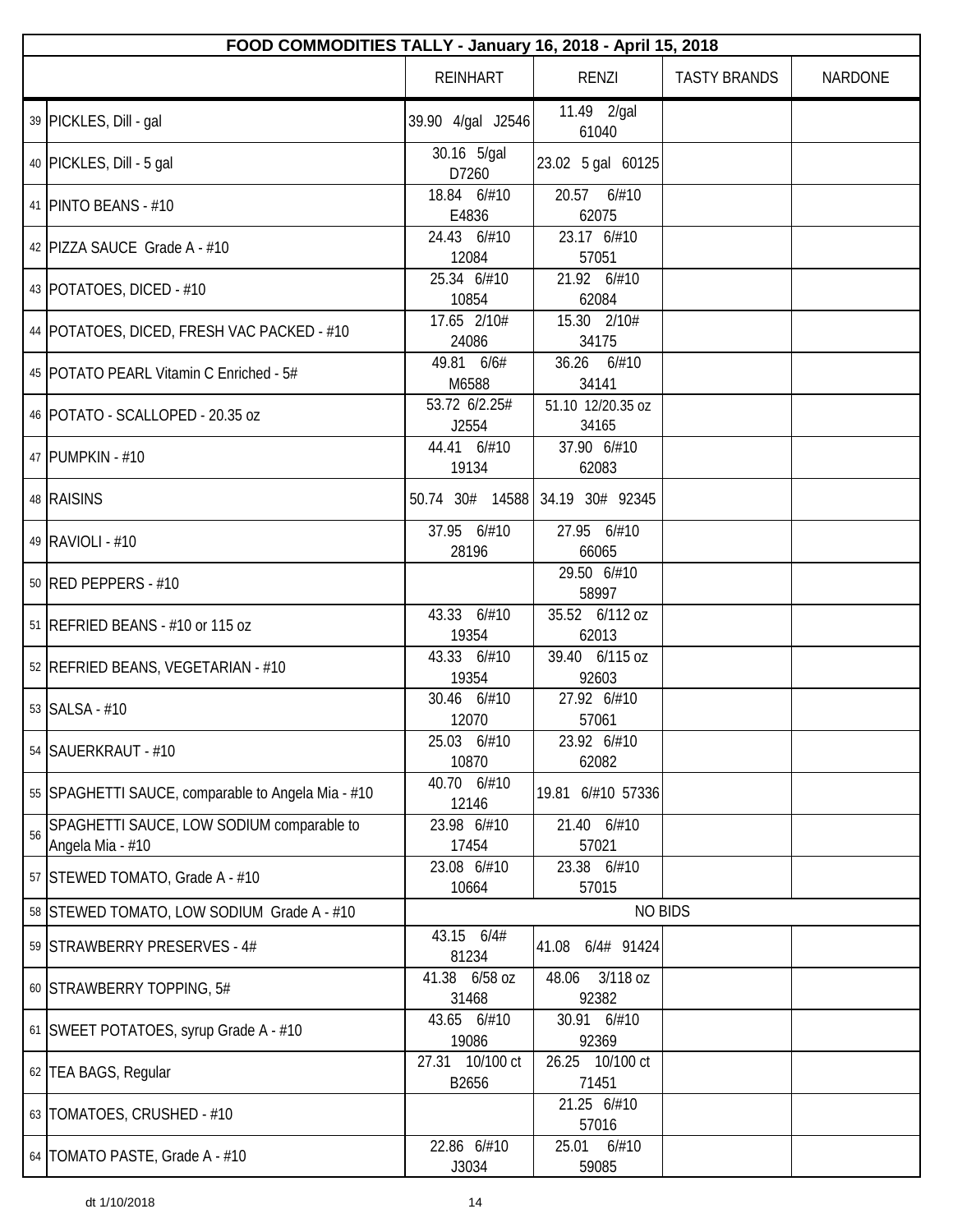| FOOD COMMODITIES TALLY - January 16, 2018 - April 15, 2018 |                          |                                |                     |                |  |
|------------------------------------------------------------|--------------------------|--------------------------------|---------------------|----------------|--|
|                                                            | <b>REINHART</b>          | RENZI                          | <b>TASTY BRANDS</b> | <b>NARDONE</b> |  |
| 65   TOMATO PASTE, LOW SODIUM Grade A - #10                |                          |                                | <b>NO BIDS</b>      |                |  |
| 66   TOMATO SAUCE, Grade A - #10                           | 21.96 6/#10<br>10640     | 20.99 6/#10<br>57055           |                     |                |  |
| 67   TOMATO SAUCE, LOW SODIUM Grade A                      |                          | 21.00 6/#10<br>57021           |                     |                |  |
| 68 WAX BEANS, 14 - 16 oz                                   |                          |                                | <b>NO BIDS</b>      |                |  |
| 69 WAX BEANS - #10                                         | 25.16 6/#10<br>10798     | 22.01 6/#10<br>62022           |                     |                |  |
| 70   VEGETARIAN BEAN - #10                                 |                          | 22.10 6/#10<br>60097           |                     |                |  |
| 71 3-BEAN SALAD - #10                                      | 30.41 6/#10<br>56124     | 29.85<br>6/#10<br>10974 4-bean |                     |                |  |
| <b>INDIVIDUAL SERVING ITEMS</b>                            |                          |                                |                     |                |  |
| 1 FRITOS - Corn                                            | 28.57 64/2 oz<br>J1804   | 30.30 104/1 oz<br>77540        |                     |                |  |
| 2 HOT CHOCOLATE, SUGAR FREE PACKET                         | 36.77 6/24 ct<br>13922   | 22.98 6/25 ct<br>27106         |                     |                |  |
| 3 ORANGE JUICE 4 oz                                        |                          | 10.98 72/4 oz<br>47000         |                     |                |  |
| 4   POTATO CHIP - regular                                  | 18.39 120/.5 oz<br>19264 | 30.30 104/1 oz<br>77542        |                     |                |  |
| 5   POTATO CHIP - BBQ                                      | 28.57 64/1.5 oz<br>J1808 | 30.30 104/1 oz<br>77541        |                     |                |  |
| 6   POTATO CHIP - Sour Cream & Onion                       | 23.19 80/1 oz<br>21832   | 30.30 104/1 oz<br>77543        |                     |                |  |
| 7   TORTILLA CHIPS - 1 oz - 1.45 oz                        |                          | 23.25<br>72/.875 oz<br>78574   |                     |                |  |
| 8   PC APPLESAUCE                                          | 24.48 72/3.9 oz<br>10388 | 19.95 96/4.5 oz<br>64152       |                     |                |  |
| 9 PC BBQ SAUCE                                             | 12.59 100/1 oz<br>19012  | 9.95 100/1 oz<br>66218         |                     |                |  |
| 10 PC BUTTER cups                                          | 27.13 8# G1358           | 29.15 720/5 gr<br>25313        |                     |                |  |
| 11 PC COFFEE                                               |                          |                                | <b>NO BIDS</b>      |                |  |
| 12 PC COFFEE, DECAF                                        |                          |                                | <b>NO BIDS</b>      |                |  |
| 13 PC CREAM CHEESE                                         | 19.48 100/1 oz<br>71532  | 18.10 100/1 oz<br>25001        |                     |                |  |
| 14 PC DIET CRANBERRY SAUCE                                 |                          |                                | <b>NO BIDS</b>      |                |  |
| 15 PC HALF & HALF                                          | 12.51 400 ct<br>J9342    | 12.98 400/3/8 oz<br>67174      |                     |                |  |
| 16 PC JELLY - diet                                         |                          | 14.98 200/12 gm<br>66222       |                     |                |  |
| 17   PC JELLY - regular                                    | 13.01 200/.5 oz<br>18394 | 9.96 200/10 gm<br>66572        |                     |                |  |
| 18 PC KETCHUP                                              | 19.26 1000/9q<br>15354   | 14.40 1000/9gm<br>66238        |                     |                |  |
| 19 PC MAPLE SYRUP, Sugar Free                              | 14.18 100 ct<br>10772    | 8.92 100/1 oz<br>66235         |                     |                |  |
| 20 PC MARGARINE cups                                       | 19.91 900/5g<br>11718    | 19.04 900/5 gm<br>82112        |                     |                |  |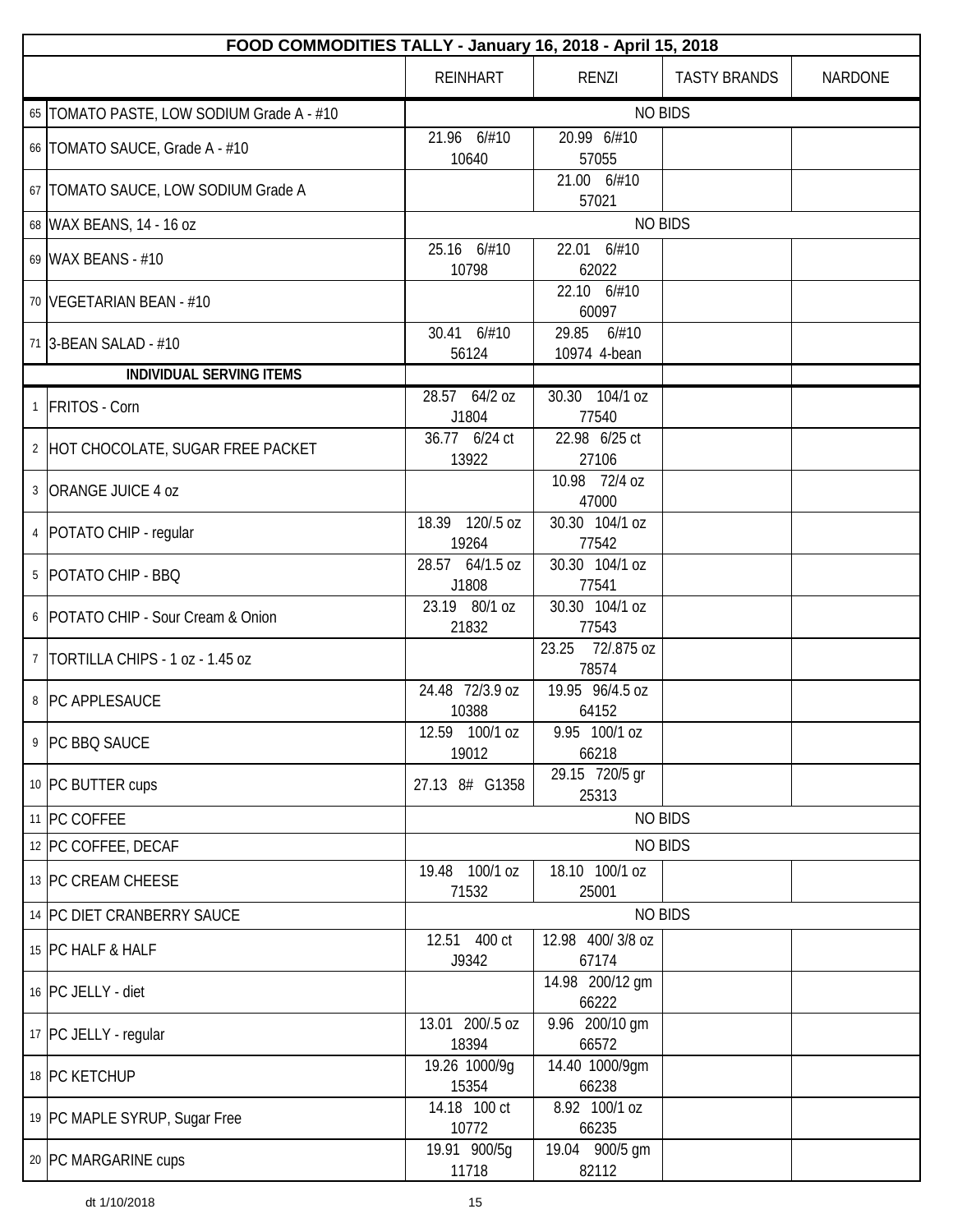|               | FOOD COMMODITIES TALLY - January 16, 2018 - April 15, 2018 |                                 |                              |                     |                |  |  |
|---------------|------------------------------------------------------------|---------------------------------|------------------------------|---------------------|----------------|--|--|
|               |                                                            | <b>REINHART</b>                 | <b>RENZI</b>                 | <b>TASTY BRANDS</b> | <b>NARDONE</b> |  |  |
|               | 21 PC MAYONAISE                                            | 14.76 200/12g<br>15270          | 14.72 500/9gr<br>66585       |                     |                |  |  |
|               | 22 PC MUSTARD                                              | 9.41<br>500/4.5g<br>14798       | 7.04 500/4.5 gr<br>66223     |                     |                |  |  |
|               | 23 PC PANCAKE SYRUP                                        | 11.96 100 ct<br>10670           | 7.22 100/1.5 oz<br>66229     |                     |                |  |  |
|               | 24 PC PANCAKE SYRUP, Sugar Free                            | 14.18 100 ct<br>10772           | 8.92 100/1 oz<br>66235       |                     |                |  |  |
|               | 25 PC PEANUT BUTTER                                        | 30.25 200 ct<br>14806           | 20.97 200/.5 oz<br>66527     |                     |                |  |  |
|               | 26 PC RELISH                                               | 13.59<br>200/9g<br>11698        | 6.82 200/9 gr<br>66219       |                     |                |  |  |
|               | 27   PC SALAD DRESSING (Italian If)                        | 11.14 60/1.5 oz<br>B7040        | 14.50 200/12 gr<br>66225     |                     |                |  |  |
|               | 28 PC SALT SUBSTITUTE                                      |                                 | 16.97 2000/1 gm<br>67012     |                     |                |  |  |
|               | 29 PC SPLENDA                                              | 30.00 2000 ct<br>43502          | 23.80 2000<br>67002          |                     |                |  |  |
|               | 30 PC SUGAR                                                | 19.24 3000/3g<br>18090          | 10.93 2000 67001             |                     |                |  |  |
|               | 31 PC SOUR CREAM cups                                      | 13.82 100 ct<br>27792           | 14.94 100/1 oz<br>25337 cups |                     |                |  |  |
|               | 32 PC SWEET & SOUR                                         | 14.18 100/1 oz<br>12984         | 9.96 100/1 oz<br>66236       |                     |                |  |  |
|               | FRUITS & VEGETABLES, FRESH and CANNED                      |                                 |                              |                     |                |  |  |
|               | 1 APPLES, fresh                                            | 23.32 138 ct<br>H6044           | 21.00 120 ct<br>88025        |                     |                |  |  |
|               | 2 APPLES: sliced, juice or water packed, Grade A           | 32.53 6/#10<br>L6200            | 32.73 6/#10<br>10251         |                     |                |  |  |
|               | 3 APPLESAUCE Unsweetened, Grade A                          | 20.20 6/#10<br>J2962            | 23.40 6/#10<br>65045         |                     |                |  |  |
|               | 4   APRICOTS - Grade A                                     | 44.47 6/#10<br>10626            | 40.99 6/#10<br>11090         |                     |                |  |  |
|               | 5 BANANAS, fresh                                           | 25.81 40#<br>R1324              | 20.75 150 ct<br>88036        |                     |                |  |  |
|               | 6 FROZEN BERRY MEDLEY                                      | 26.71 10# G2056                 | 25.10 2/5#<br>45264          |                     |                |  |  |
| $\mathcal{I}$ | CABBAGE, fresh                                             | 13.52 50# 75006 12.00 50# 88088 |                              |                     |                |  |  |
|               | 8 CANTELOPE, fresh                                         | 32.58 35 ct<br>75104            | 23.75 12-15ct<br>88039       |                     |                |  |  |
|               | 9 CELERY. Bunch                                            | 6.02 3 ct 11990                 | 1.35 ea 88308                |                     |                |  |  |
|               | 10 COLE SLAW MIX                                           | 17.25 4/5#<br>G1212             | 16.75 4/5#<br>88139          |                     |                |  |  |
|               | 11   CRANBERRY SAUCE Whole, Grade A                        | 42.52 6/101 oz<br>73746         | 41.11 6/101 oz<br>64049      |                     |                |  |  |
|               | 12 CRANBERRY SAUCE, Jellied, Grade A                       | 40.23 6/#10<br>12798            | 39.00 6/101 oz<br>47037      |                     |                |  |  |
|               | 13 CUCUMBERS, fresh                                        | 32.73 45#<br>67732              | 10.00  15#  88110            |                     |                |  |  |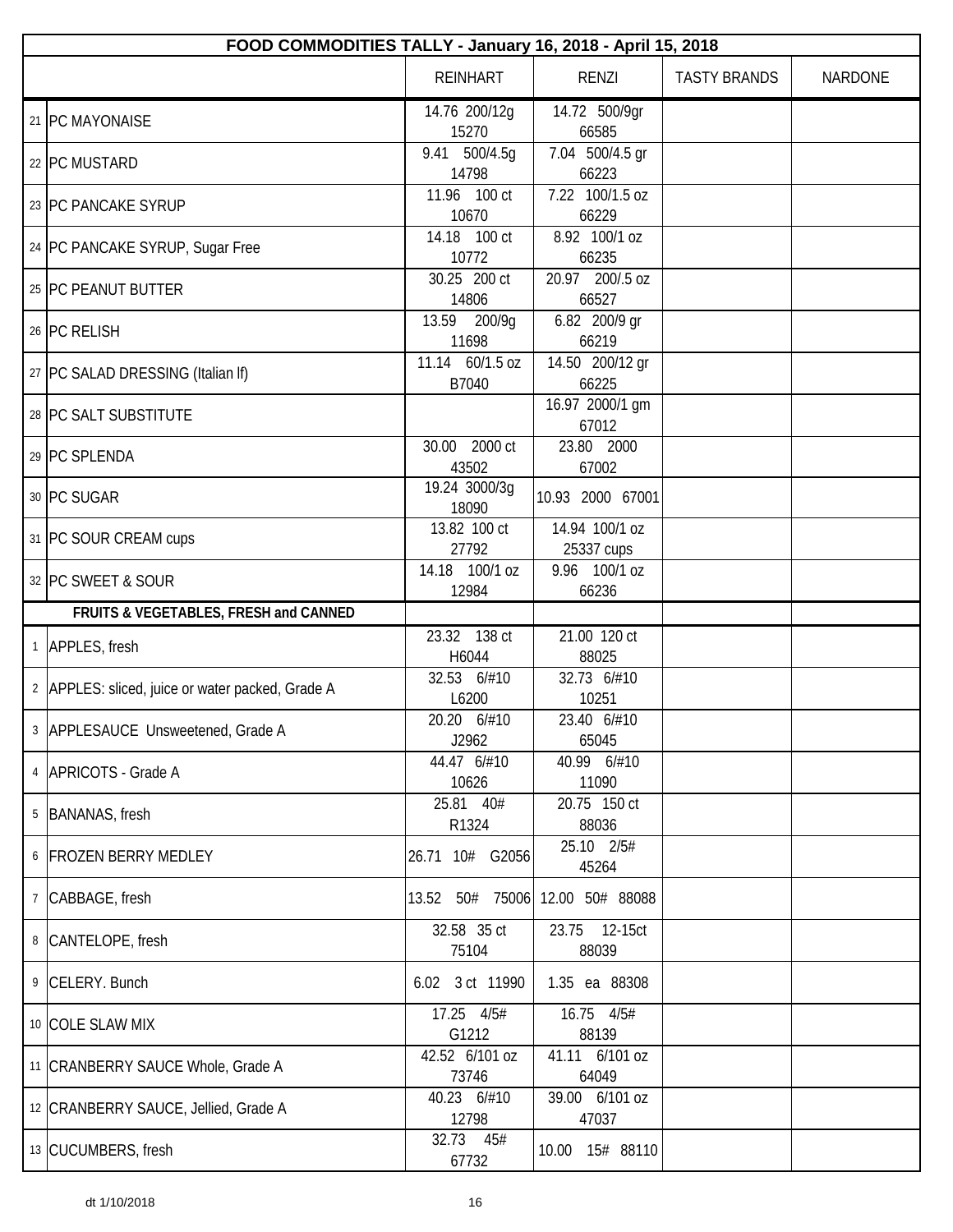|    | FOOD COMMODITIES TALLY - January 16, 2018 - April 15, 2018        |                          |                               |                     |                |  |  |
|----|-------------------------------------------------------------------|--------------------------|-------------------------------|---------------------|----------------|--|--|
|    |                                                                   | <b>REINHART</b>          | <b>RENZI</b>                  | <b>TASTY BRANDS</b> | <b>NARDONE</b> |  |  |
| 14 | CRUSHED PINEAPPLE: fancy, juice Hawaiian Coarse,<br>Grade A       | 35.04 6/#10<br>11062     | 31.25 6/#10<br>64045          |                     |                |  |  |
|    | 15   FROZEN STRAWBERRIES, UNSWEETENED - Grade A                   | 43.20 30# BA722 11.30    | 10# 45177                     |                     |                |  |  |
|    | 16 FROZEN STRAWBERRIES, SWEETENED - Grade A                       | 58.48 6/6.5#<br>J3988    | 6/6.5#<br>54.17<br>45175      |                     |                |  |  |
|    | 17 FRUIT COCKTAIL, Grade A                                        | 42.38 6/#10<br>10696     | 29.80 6/#10<br>61041          |                     |                |  |  |
|    | 18 FRUIT CUPS, 4 oz - Grade A                                     | 19.19 36/4 oz<br>89826   | 16.52 36/4 oz<br>46233        |                     |                |  |  |
| 19 | FRUIT MEDLEY, Festival/Classic, melon pieces, grapes -<br>Grade A |                          | 32.96 6/#10<br>64029          |                     |                |  |  |
|    | 20 GREEN PEPPERS, fresh                                           | 34.21 1 1/9 bu<br>75946  | 20# 88168<br>26.50            |                     |                |  |  |
|    | 21 HONEYDEW MELON, fresh                                          |                          | 19.75 5-6ct<br>88048          |                     |                |  |  |
|    | 22 LETTUCE, Iceberg, fresh, head                                  | 27.83 24 ct 75018        | 27.25 24 ct<br>88124          |                     |                |  |  |
|    | 23 LETTUCE, Iceberg, fresh, bag                                   | 27.83 24 ct 75018        | 17.00 4/5#<br>88131           |                     |                |  |  |
|    | 24   MANDARIN ORANGE, sections, light, Grade A                    | 6/#10<br>30.87<br>10852  | 22.08 6/#10<br>66031          |                     |                |  |  |
|    | 25 ONIONS, fresh                                                  | 27.00 50#<br>G1146       | 50# 88153<br>18.00            |                     |                |  |  |
|    | 26 ORANGES, fresh                                                 | 54.75 138 ct<br>J5850    | 39.00 113 ct<br>88348         |                     |                |  |  |
|    | 27   PEACHES yellow, light cling halves, Grade A                  |                          | 26.05 6/#10<br>64008          |                     |                |  |  |
|    | 28 PEACHES sliced, light Grade A                                  | 40.48<br>6/#10<br>17848  | 26.70 6/#10<br>63043          |                     |                |  |  |
|    | 29 PEARS halves, light Grade A                                    |                          | 35.00 6/#10<br>64019          |                     |                |  |  |
|    | 30 PEARS pieces, light Grade A                                    | 46.53 6/#10<br>10718     | 26.50 6/#10 64012             |                     |                |  |  |
|    | 31   PEPPERS, RED & GREEN, FROZEN                                 |                          | 25# 45109<br>22.90            |                     |                |  |  |
|    | 32 PINEAPPLE TIDBITS: light, Grade A                              | 35.70 6/#10<br>10858     | 24.54 6/#10 64043<br>in juice |                     |                |  |  |
|    | 33 PINEAPPLE, sliced, juice packed, Grade A                       | 37.03 6/#10<br>10846     | 35.91 6/#10<br>63037          |                     |                |  |  |
|    | 34 PLUMS, fresh                                                   | 38.94<br>25# J5866       | 58.00 25#<br>88071            |                     |                |  |  |
|    | 35 POTATOES, fresh                                                | 50# J5888<br>14.84       | 16.00 50# 88609               |                     |                |  |  |
|    | 36 SEEDLESS RAISINS - Grade A                                     | 50.74<br>30#             | 14588 34.19 30# 92345         |                     |                |  |  |
|    | 37   TOMATOES, fresh                                              | 25# 25942 29.00<br>69.07 | 25# 88208                     |                     |                |  |  |
|    | 38   TROPICAL FRUIT, papaya, banana - Grade A                     | 36.54 6/#10<br>11196     | 34.70 6/#10<br>64030          |                     |                |  |  |
|    | 39   WATERMELON, fresh                                            |                          | 9.00<br>15#avg<br>88076       |                     |                |  |  |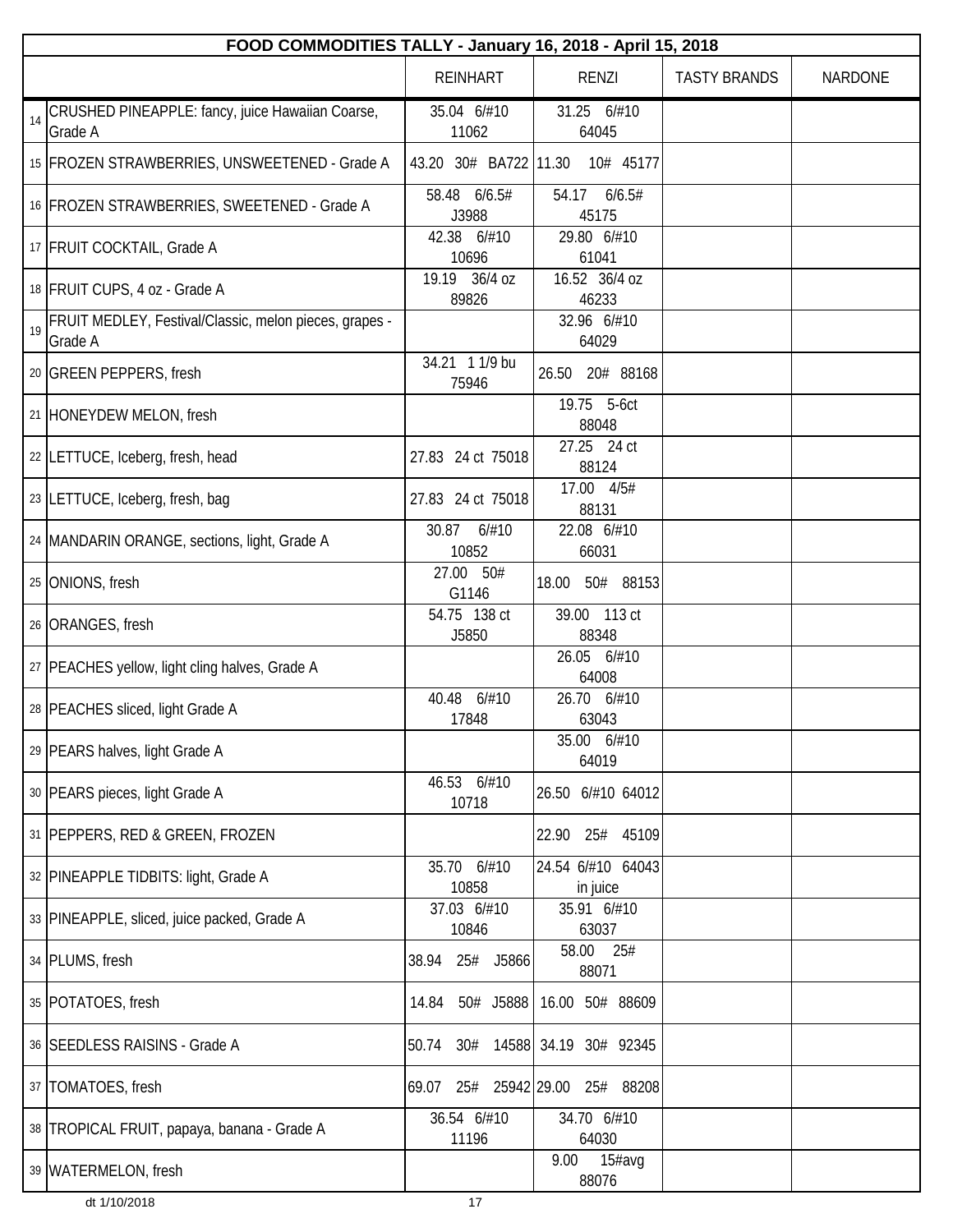| FOOD COMMODITIES TALLY - January 16, 2018 - April 15, 2018 |                          |                             |                     |                |  |
|------------------------------------------------------------|--------------------------|-----------------------------|---------------------|----------------|--|
|                                                            | <b>REINHART</b>          | RENZI                       | <b>TASTY BRANDS</b> | <b>NARDONE</b> |  |
| <b>VEGETABLES - FROZEN</b>                                 |                          |                             |                     |                |  |
| 1 ASPARAGUS, Grade A                                       | 39.07 6/2.5#<br>G2472    | 26.70 6/2.5#<br>45086       |                     |                |  |
| 2   BREAKFAST CUBE POTATOES, Grade A                       | 40.95 6/5#<br>G2448      | 35.05 6/5# 34395            |                     |                |  |
| 3 BROCCOLI, CUT, Grade A                                   | 24.74 20#<br>G2482       | 13.95 20# 45131             |                     |                |  |
| 4   BROCCOLI SPEARS, Grade A                               | 30.59 12/2#<br>G2478     | 21.06 12/2#<br>45229        |                     |                |  |
| 5  BRUSSEL SPROUTS, Grade A                                | 32.72 12/2#<br>61090     | 21.89 12/2#<br>45255        |                     |                |  |
| 6 CALIFORNIA BLEND, Grade A                                | 28.95 12/2#<br>61072     | 19.70 20# 44601             |                     |                |  |
| 7 CAPRI MIX, Grade A                                       | 28.70 12/2#<br>60568     | 20.10 20# 45318             |                     |                |  |
| 8   BABY CARROTS, whole Grade A                            | 30.72 12/2#<br>28006     | 18.90 20# 45228             |                     |                |  |
| 9 CARROTS, CUT, Grade A                                    | 18.97 12/2#<br>61008     | 13.30 20# 45018             |                     |                |  |
| 10 CAULIFLOWER, grade A                                    | 34.93 12/2#<br>G2496     | 17.80 12/2#<br>45257        |                     |                |  |
| 11 CORN, Grade A                                           | 16.55<br>20# 61114       | 15.90 20# 45024             |                     |                |  |
| 12 GREEN BEANS, CUT, Grade A                               | 20# 61096 17.95<br>16.91 | 20# 45130                   |                     |                |  |
| 13 GREEN BEANS, ITALIAN CUT, Grade A                       |                          | 22.95 12/2#<br>45336        |                     |                |  |
| 14 DICED GREEN PEPPERS, Grade A                            |                          | 19.76 12/2#<br>45097        |                     |                |  |
| 15 FAJITA STRIPS                                           | 19.35 12/2#<br>AG676     | 22.96 12/2#<br>45101        |                     |                |  |
| 16 FRENCH FRIES, Grade A                                   | 18.13                    | 6/5# 26816 17.95 6/5# 34115 |                     |                |  |
| 17 FRENCH GREEN BEANS, Grade A                             | 26.31 12/32 oz<br>B4344  | 23.97 12/2#<br>45253        |                     |                |  |
| 18 HUBBARD SQUASH, Grade A                                 |                          | 40.93 12/4#<br>45174        |                     |                |  |
| 19   ITALIAN MIX, Grade A                                  | 31.62 12/2#<br>61458     | 19.10 20# 45348             |                     |                |  |
| 20 JAPANESE STIR FRY, Grade A                              | 30.60 12/2#<br>61468     | 20# 45259<br>24.06          |                     |                |  |
| 21 LIMA BEANS, Grade A                                     |                          | <b>NO BIDS</b>              |                     |                |  |
| 22 MIXED VEGETABLES Grade A, 5 way mix                     | 18.57<br>20#<br>61120    | 21.10 12/2.5#<br>45126      |                     |                |  |
| 23 ONIONS, DICED, Grade A                                  |                          | 20.04 12/2#<br>45102        |                     |                |  |
| 24 ORIENTAL BLEND, Grade A                                 | 30.60 12/2#<br>61468     | 24.06 20# 45259             |                     |                |  |
| 25 PEARL ONIONS. Grade A                                   | 39.75 12/40 oz<br>G2518  | 32.10 12/2#<br>45359        |                     |                |  |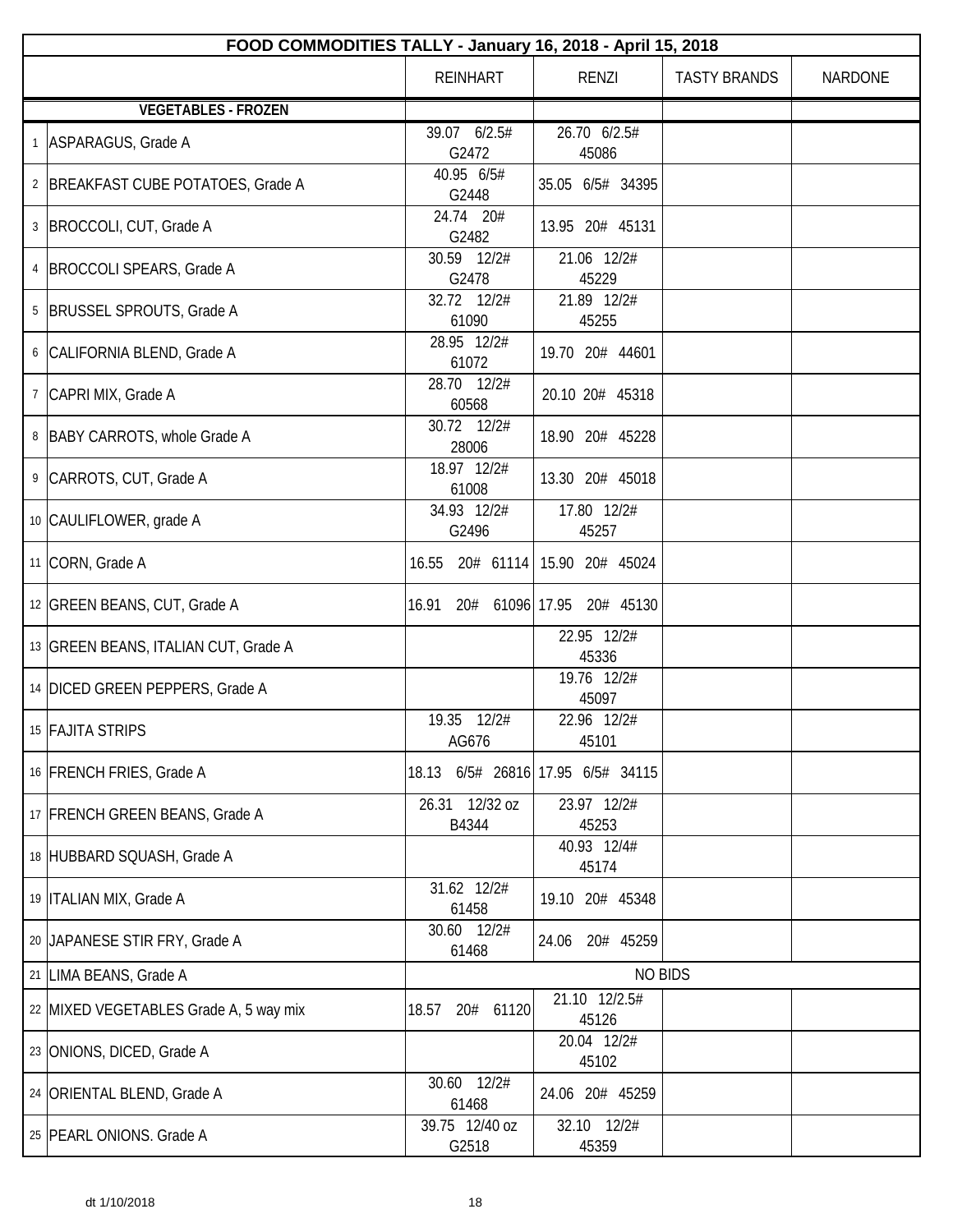|                 | FOOD COMMODITIES TALLY - January 16, 2018 - April 15, 2018 |                                 |                                 |                     |         |  |  |
|-----------------|------------------------------------------------------------|---------------------------------|---------------------------------|---------------------|---------|--|--|
|                 |                                                            | <b>REINHART</b>                 | RENZI                           | <b>TASTY BRANDS</b> | NARDONE |  |  |
|                 | 26 PEAS, Grade A                                           | 19.98 20# 61126 18.72 20# 45136 |                                 |                     |         |  |  |
|                 | 27   PEAS/CARROTS, Grade A                                 | 18.15 20#<br>61132              | 16.77 20# 45137                 |                     |         |  |  |
|                 | 28 SCAND BLEND, Grade A                                    | 17.24 12/2#<br>61788            | 21.35 20# 45124                 |                     |         |  |  |
|                 | 29 SPINACH, chopped Grade A                                | 30.28 12/3#<br>61144            | 24.50 12/3#<br>45232            |                     |         |  |  |
|                 | 30 SWEET PEAS, Grade A                                     | 19.98                           | 20# 61126 18.72 20# 45136       |                     |         |  |  |
|                 | 31   WAX BEANS, CUT, Grade A                               | 23.13 12/2#<br>G2492            | 21.02 12/2# 45338               |                     |         |  |  |
|                 | 32 WINTER BLEND, Grade A                                   | 29.90 12/2#<br>61472            | 24.62 12/2#<br>45099            |                     |         |  |  |
|                 | 33 ZUCCHINI. Grade A                                       |                                 | 19.29 20# 45294                 |                     |         |  |  |
|                 | <b>PUDDING</b>                                             |                                 |                                 |                     |         |  |  |
|                 | 1 BUTTERSCOTCH                                             | 34.93 6/#10<br>21018            | 27.95 6/#10<br>73149            |                     |         |  |  |
|                 | 2 CHOCOLATE                                                | 35.00 6/#10<br>21040            | 27.45 6/#10<br>73147            |                     |         |  |  |
|                 | 3 CHOCOLATE POWDER MIX                                     | 42.88 12/28 oz<br>21488         |                                 |                     |         |  |  |
|                 | 4 LEMON                                                    |                                 | 28.25 6/#10<br>73150            |                     |         |  |  |
| 5               | PISTACHIO                                                  | <b>NO BIDS</b>                  |                                 |                     |         |  |  |
| 6               | <b>TAPIOCA</b>                                             | 37.75 6/#10<br>V2232            | 29.75 6/#10<br>73207            |                     |         |  |  |
| $7\overline{ }$ | VANILLA                                                    | 34.25 6/#10<br>21012            | 26.84 6/#10<br>73148            |                     |         |  |  |
|                 | 8 VANILLA POWDER MIX                                       | 44.35 12/28 oz<br>21234         | 23.35 12/24 oz<br>28477         |                     |         |  |  |
|                 | 9   SUGAR FREE - BUTTERSCOTCH, 5 oz                        |                                 | <b>NO BIDS</b>                  |                     |         |  |  |
|                 | 10 SUGAR FREE - CHOCOLATE, 5 oz                            |                                 | <b>NO BIDS</b>                  |                     |         |  |  |
|                 | 11 SUGAR FREE - VANILLA, 5 oz                              |                                 | <b>NO BIDS</b>                  |                     |         |  |  |
|                 | 12 SNACK PACK PUDDINGS, BUTTERSCOTCH, 3.5 oz               | 20.21 12/4 ct<br>C7350          | 15.65 48/3.5 oz<br>88815        |                     |         |  |  |
|                 | 13 SNACK PACK PUDDINGS, CHOCOLATE, 3.5 oz                  | 20.19 12/4 ct<br>C7346          | 14.35 48/3.5 oz<br>88816        |                     |         |  |  |
|                 | 14 SNACK PACK PUDDINGS, VANILLA, 3.5 oz                    | 19.66 12/4 ct<br>C7352          | 14.35 48/3.5 oz<br>88817        |                     |         |  |  |
|                 | 15 SNACK PACK PUDDINGS, DIABETIC, RICE, 4 oz               |                                 | 22.35 48/4 oz<br><b>UPC #52</b> |                     |         |  |  |
|                 | 16 SNACK PACK PUDDINGS, DIABETIC, TAPIOCA, 4 oz            |                                 | 22.35 48/4 oz<br><b>UPC #51</b> |                     |         |  |  |
|                 | 17 SNACK PACK PUDDINGS, DIABETIC, VANILLA, 4 oz            |                                 | 18.00 48/3.5 oz<br>88862        |                     |         |  |  |
|                 | <b>JELLO</b>                                               |                                 |                                 |                     |         |  |  |
|                 | 1   REGULAR, 24 oz- asst                                   | 12/24 oz<br>30.40<br>21206      | 26.10 12/24 oz<br>29212         |                     |         |  |  |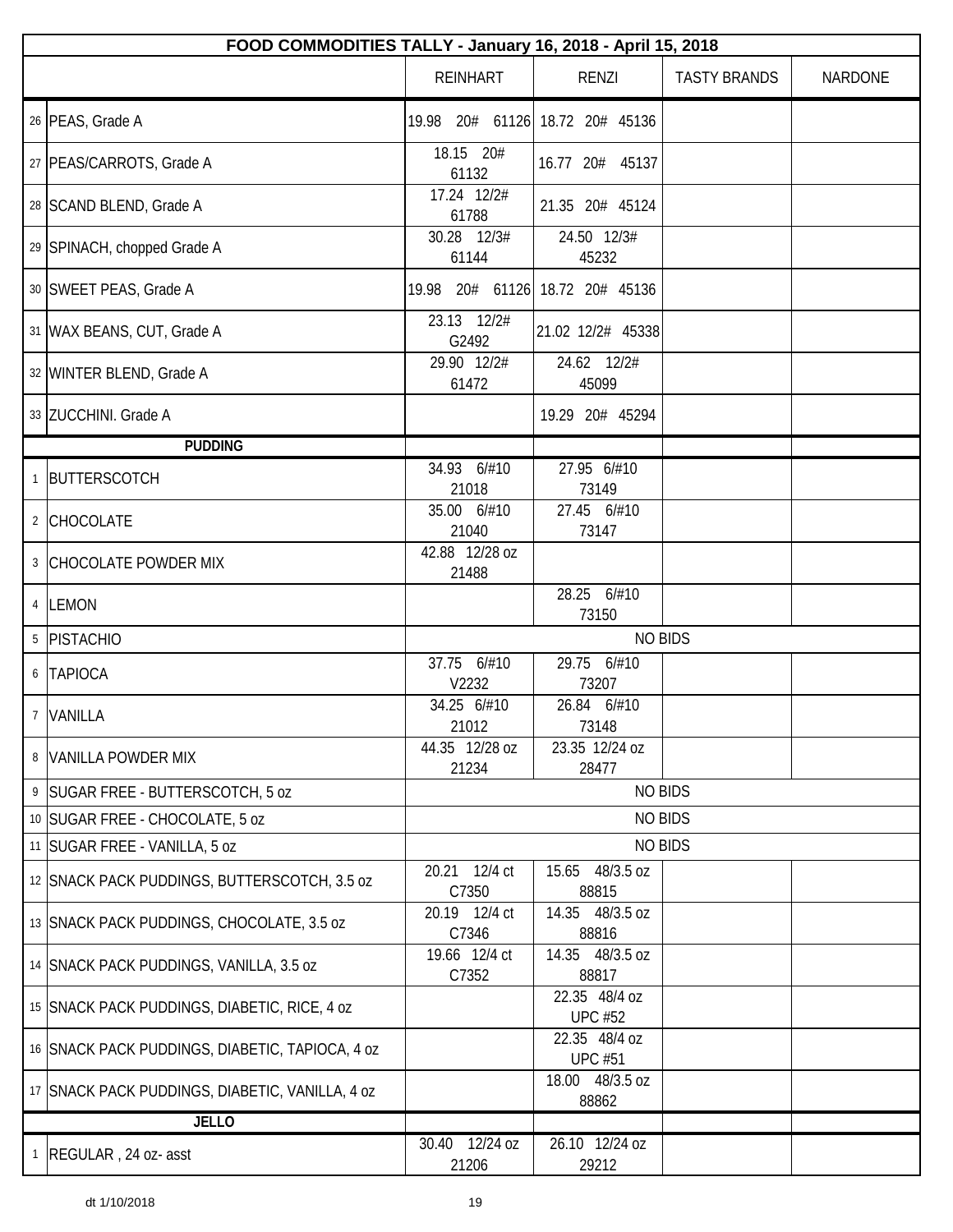|   | FOOD COMMODITIES TALLY - January 16, 2018 - April 15, 2018 |                             |                                        |                     |                |  |  |
|---|------------------------------------------------------------|-----------------------------|----------------------------------------|---------------------|----------------|--|--|
|   |                                                            | <b>REINHART</b>             | RENZI                                  | <b>TASTY BRANDS</b> | <b>NARDONE</b> |  |  |
|   | 2 SUGAR FREE RED, 2.75 oz                                  |                             | 30.96 18/2.75 oz<br>28272              |                     |                |  |  |
|   | 3   SUGAR FREE CITRUS, 2.75 oz                             |                             | 30.96 18/2.75 oz<br>28273              |                     |                |  |  |
|   | <b>DAIRY</b>                                               |                             |                                        |                     |                |  |  |
|   | 1 CHEESE AMER PROCESSED SLICED - Yellow                    | 46.69 4/5#<br>D3108         | 41.18 4/5# 25039                       |                     |                |  |  |
|   | 2 CHEESE AMER PROCESSED SLICED - White                     | 46.69 4/5#<br>G1248         | 41.18 4/5# 25038                       |                     |                |  |  |
|   | 3 CHEESE, CHEDDAR - Block                                  | $2.15$ lb $40# +$<br>G1306  | 2.24 lb 10#<br>25081                   |                     |                |  |  |
|   | 4 CHEESE, EXTRA SHARP - Block                              | $2.99$ lb $10# +$<br>98068  | 2.96 lb 10# 25064<br><b>NYS</b>        |                     |                |  |  |
|   | 5 CHEESE, MEXICAN - Shredded                               | 45.13 4/5#<br>M4638         | 43.96 4/5#<br>25045                    |                     |                |  |  |
|   | 6 CHEESE, MOZZARELLA - Shredded - 20 lb                    | 44.19 4/5# 24836            | 45.14 4/5#<br>25155                    |                     |                |  |  |
|   | 7 CHEESE, MOZZARELLA - Shredded - 30 LB                    | 62.32 6/5#<br>G1238         | 45.14 4/5#<br>25155                    |                     |                |  |  |
|   | 8 CHEESE, SHARP - Shredded                                 | 53.84 6/2#<br>V5056         | 47.08 4/5# 25042                       |                     |                |  |  |
|   | 9 CHEESE, SHARP, LOW SODIUM - Shredded                     |                             | <b>NO BIDS</b>                         |                     |                |  |  |
|   | 10 CHEESE, SWISS - Block                                   | $2.71$ lb $2/8#$ +<br>D9200 | 3.07 lb 2/8#<br>25866                  |                     |                |  |  |
|   | 11 CHEESE, SWISS, LOW SODIUM - Block                       |                             | <b>NO BIDS</b>                         |                     |                |  |  |
|   | 12 COTTAGE CHEESE                                          |                             | 25.05 4/5# T8998 22.70 4/5# 25117      |                     |                |  |  |
|   | 13 COTTAGE CHEESE, 1%                                      |                             | 32.95 4/5#<br>25109                    |                     |                |  |  |
|   | 14 LIQUID BUTTER                                           | 33.74 3/gal<br>71022        | 28.09 3/gal<br>58470                   |                     |                |  |  |
|   | 15 MARGARINE                                               | 19.91 30/#<br>98400         | 21.28 30/1#<br>29088                   |                     |                |  |  |
|   | 16 PARMESAN CHEESE                                         | 72.08<br>4/5#<br>20028      | 51.50 4/5# bag<br>25330                |                     |                |  |  |
|   | 17 PIZZA CRUST, rectangular par baked                      |                             | 23.00 10/43 oz<br>37807                |                     |                |  |  |
|   | 18 SOUR CREAM                                              | 32.14 6/5#<br>G1372         | 23.84 4/5# 25328                       |                     |                |  |  |
|   | 19 YOGURT - assorted                                       | 19.51 48/4 oz<br>F4544      | 14.40 48/4 oz<br>26086 / 26087 / 26088 |                     |                |  |  |
|   | 20 YOGURT, LIGHT - assorted flavors                        |                             | 17.05 48/4 oz<br>26078                 |                     |                |  |  |
|   | 21 YOGURT, VANILLA, 2-5 lb                                 | 23.26 6/32 oz<br>E8888      | 13.10 6/32 oz<br>76516                 |                     |                |  |  |
|   | 22 YOGURT, VANILLA, 4-6 oz                                 |                             | 7.60 12/6 oz<br>26154                  |                     |                |  |  |
|   | <b>COOKIES &amp; CRACKERS</b>                              |                             |                                        |                     |                |  |  |
| 1 | COOKIES, CHOCOLATE CHIP, frozen ready to bake<br>dough     | 30.02 16#<br>17858          | 39.50 320/1 oz<br>39976                |                     |                |  |  |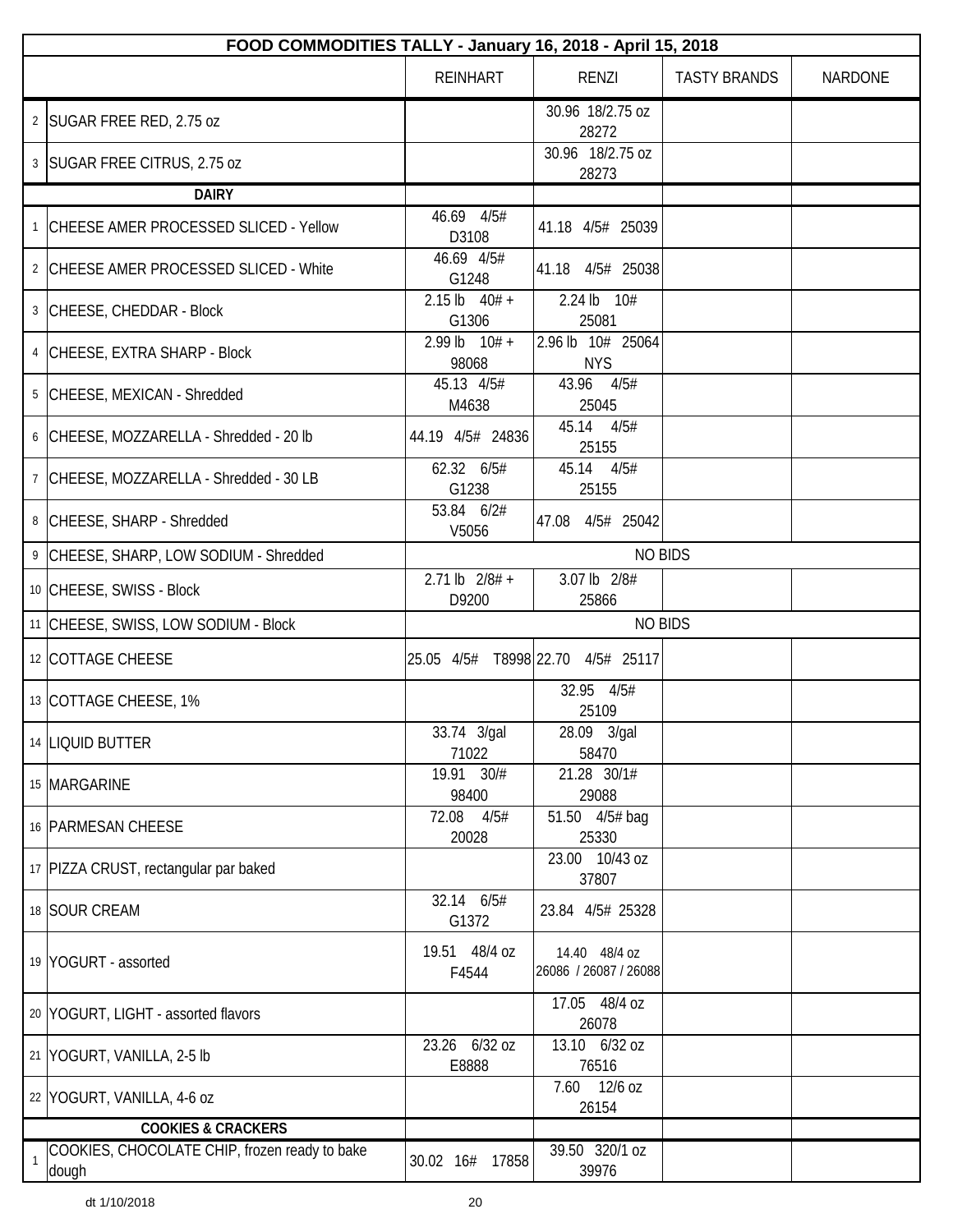|                | FOOD COMMODITIES TALLY - January 16, 2018 - April 15, 2018          |                             |                              |                     |                |  |
|----------------|---------------------------------------------------------------------|-----------------------------|------------------------------|---------------------|----------------|--|
|                |                                                                     | <b>REINHART</b>             | <b>RENZI</b>                 | <b>TASTY BRANDS</b> | <b>NARDONE</b> |  |
| $\mathbf{2}$   | COOKIES, OATMEAL, frozen ready to bake dough                        |                             | <b>NO BIDS</b>               |                     |                |  |
| 3              | COOKIES, OATMEAL RAISIN, frozen ready to bake dough 29.74 16# 17868 |                             | 44.21 213/1.5 oz<br>51466    |                     |                |  |
| $\overline{4}$ | COOKIES, PEANUT BUTTER, frozen ready to bake dough 32.36 16# 17678  |                             | 36.25 324/1 oz<br>11453      |                     |                |  |
| 5              | COOKIES, SUGAR, frozen ready to bake dough                          | 17888<br>24.39 16#          | 36.08 320/1 oz<br>39988      |                     |                |  |
| 6              | COOKIES, WHITE CHIP MACADAMIAN NUT, frozen<br>ready to bake dough   | 40.58<br>17676<br>16#       | 49.00 213/1.5 oz<br>51594    |                     |                |  |
|                | <b>FIG NEWTONS</b>                                                  | 48.20 120/2 ct<br>25096     | 46.12 120/2 oz<br>72051      |                     |                |  |
|                | 8   FIG NEWTONS, individual package                                 | 48.20 120/2 ct<br>25096     | 38.40 120/1 oz<br>72024      |                     |                |  |
| 9              | <b>GRAHAM CRACKERS, individual package</b>                          | 22.68 200/2 ct<br>22796     | 20.00 200/2 ct<br>28125      |                     |                |  |
|                | 10 LORNA DOONE COOKIE, individual package                           | 27.41<br>72 ct<br>38092     | 32.65 120/1 oz 4 ct<br>72022 |                     |                |  |
|                | 11 SALTINE - KRISPY, individual package                             | 13.72 500/2 ct<br>21110     | 10.00 500/2 pk<br>73314      |                     |                |  |
|                | 12 SALTINES UNSALTED TOPS, individual package                       |                             | 19.00 500/2 pk<br>73312      |                     |                |  |
|                | 13 SUGAR FREE COOKIE, Chocolate, individual package                 |                             | 29.00 106/.75 oz<br>32509    |                     |                |  |
|                | 14 SUGAR FREE COOKIE, Lemon, individual package                     |                             | 29.00 106/.75 oz<br>32510    |                     |                |  |
|                | 15 SUGAR FREE COOKIE, Short Bread, individual package               |                             | 42.95 120/1 oz<br>83086      |                     |                |  |
|                | <b>MISC</b>                                                         |                             |                              |                     |                |  |
| $\mathbf{1}$   | COFFEE, REGULAR, 2 oz                                               | 128/2 oz<br>100.95<br>10948 | 84/2 oz<br>58.80<br>71021    |                     |                |  |
|                | 2 COFFEE, DECAF 2 oz                                                | 115.28 128/2 oz<br>10554    | 63.10 84/2 oz<br>71216       |                     |                |  |
|                | 3 BLACK PEPPER SHAKER - disposable                                  | 45.73 48 ct J2524           | 39.10 48/1.5 oz<br>67190     |                     |                |  |
|                | 4   GLUTEN FREE - BAGELS, asst                                      | 25.21 24 ct<br>G1434        | 24.61 24/3.5 oz<br>51171     |                     |                |  |
|                | 5   GLUTEN FREE - BREAD                                             | 50.73 6/33 oz<br>56428      | 50.15 12/14 oz<br>10377      |                     |                |  |
|                | 6   GLUTEN FREE - CHEX CEREAL                                       |                             | 29.80 96/1 oz<br>84166       |                     |                |  |
|                | 7   GLUTEN FREE - FROZEN SHERBERT, asst                             |                             | 31.65 96/4 oz<br>93580-93578 |                     |                |  |
|                | 8   GLUTEN FREE - MUFFINS, asst                                     | 40.07 36 ct<br>56472        | 39.05 36/3 oz<br>51170       |                     |                |  |
|                | 9 KOSHER - BREAD                                                    |                             | <b>NO BIDS</b>               |                     |                |  |
|                | 10 KOSHER - CHOW MEIN DINNER                                        |                             | <b>NO BIDS</b>               |                     |                |  |
|                | 11 KOSHER - CHICKEN DINNER                                          |                             | <b>NO BIDS</b>               |                     |                |  |
|                | 12 KOSHER - CHICKEN LEG DINNER                                      |                             | <b>NO BIDS</b>               |                     |                |  |
|                | 13 KOSHER - COLD CUTS                                               |                             | <b>NO BIDS</b>               |                     |                |  |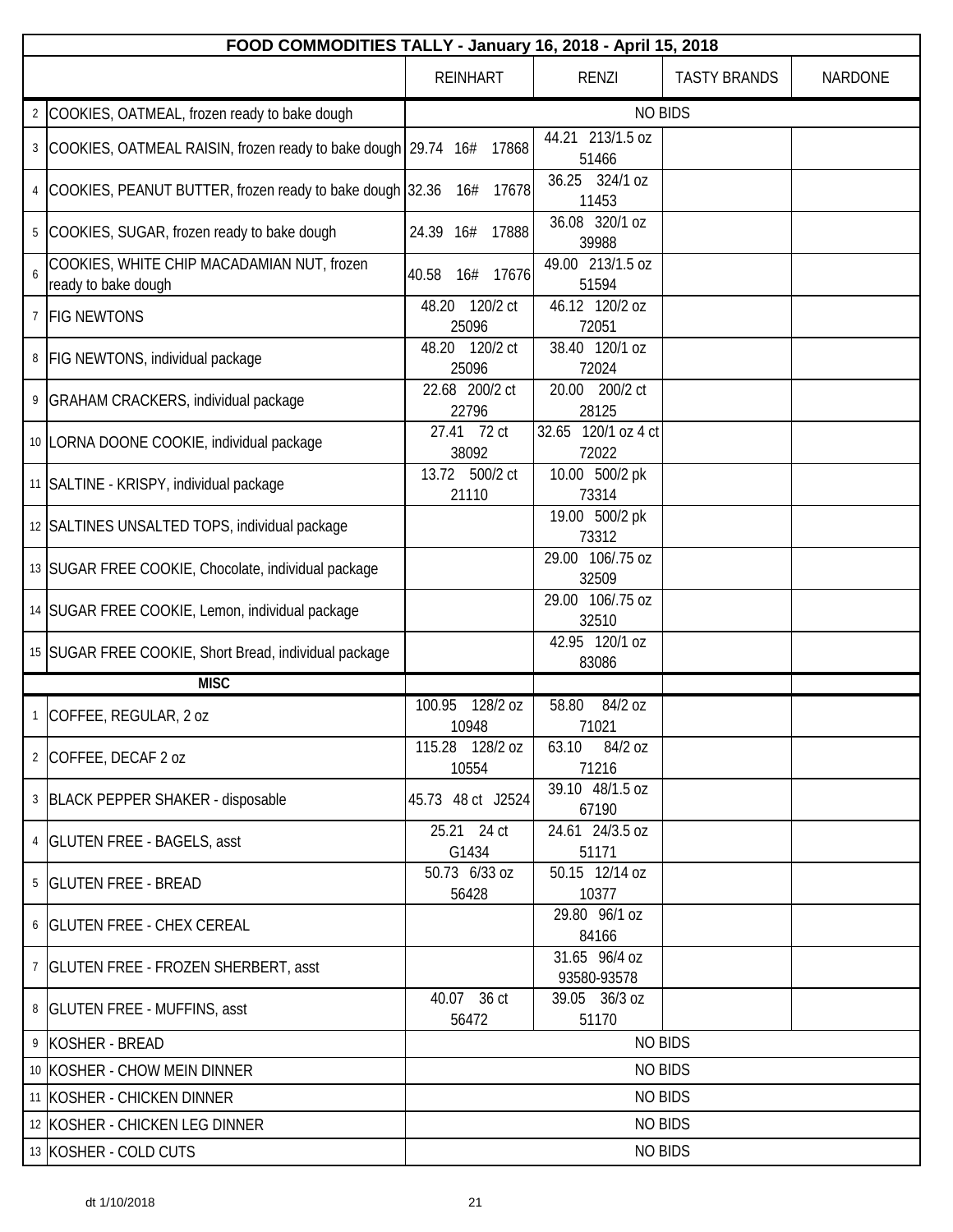|   | FOOD COMMODITIES TALLY - January 16, 2018 - April 15, 2018 |                            |                          |                     |         |  |
|---|------------------------------------------------------------|----------------------------|--------------------------|---------------------|---------|--|
|   |                                                            | <b>REINHART</b>            | RENZI                    | <b>TASTY BRANDS</b> | NARDONE |  |
|   | 14 KOSHER - FISH DINNER                                    |                            | <b>NO BIDS</b>           |                     |         |  |
|   | 15 KOSHER - POT ROAST DINNER                               |                            | <b>NO BIDS</b>           |                     |         |  |
|   | 16 KOSHER - SALISBURY STEAK DINNER                         |                            | <b>NO BIDS</b>           |                     |         |  |
|   | 17 KOSHER - SLICED CHEESE                                  |                            | <b>NO BIDS</b>           |                     |         |  |
|   | 18 KOSHER - SPAGHETTI & MEATBALL DINNER                    |                            | <b>NO BIDS</b>           |                     |         |  |
|   | 19 KOSHER - TURKEY DINNER                                  |                            | <b>NO BIDS</b>           |                     |         |  |
|   | 20 READY MADE BISCUITS - 3"                                | 29.19 120/2.25 oz<br>B5526 | 24.00 100/2 oz<br>36832  |                     |         |  |
|   | 21 READY MADE BISCUITS - 2"                                |                            | 20.03 105/2"<br>36843    |                     |         |  |
|   | 22 SALT SHAKER - disposable                                | 10.66 48/4 oz<br>31710     | 10.15 48/4 oz<br>67189   |                     |         |  |
|   | 23 SPRAY COATING (pan)                                     | 23.48 6/17 oz<br>87650     | 14.09 6/17 oz<br>66422   |                     |         |  |
|   | 24   TORTILLA CHIPS                                        | 12.73 8/16 oz<br>P6574     | 7.59 3/2# 60054          |                     |         |  |
|   | 25   TORTILLA SHELLS                                       | 26.93 12/12 ct<br>66060    | 11.50 200/5.25"<br>60052 |                     |         |  |
|   | <b>BREAD</b>                                               |                            |                          |                     |         |  |
|   | 1 BREAD - RYE                                              |                            | <b>NO BIDS</b>           |                     |         |  |
|   | 2 BREAD - WHITE                                            | <b>NO BIDS</b>             |                          |                     |         |  |
|   | 3 BREAD - WHEAT                                            | <b>NO BIDS</b>             |                          |                     |         |  |
|   | 4 BREAD STICK - WHEAT                                      | <b>NO BIDS</b>             |                          |                     |         |  |
|   | 5   ENGLISH MUFFIN - WHITE                                 | <b>NO BIDS</b>             |                          |                     |         |  |
|   | 6 HARD ROLL - PLAIN - WHITE                                | <b>NO BIDS</b>             |                          |                     |         |  |
| 7 | <b>HAMBURGER ROLLS - WHITE</b>                             | <b>NO BIDS</b>             |                          |                     |         |  |
|   | 8 HOT DOG ROLLS - WHITE                                    | <b>NO BIDS</b>             |                          |                     |         |  |
|   | 9 STEAK ROLLS - SEEDED                                     |                            |                          | <b>NO BIDS</b>      |         |  |
|   | <b>MILK</b>                                                |                            |                          |                     |         |  |
|   | 1 WHOLE MILK, gal                                          | 15.55 4/gal<br>J4458       |                          |                     |         |  |
|   | 2 WHOLE MILK, 1/2 gal                                      | 17.85 9/.5 gal<br>J9324    |                          |                     |         |  |
|   | 3 WHOLE MILK, 8 oz                                         | 11.51 50/8 oz<br>J9318     |                          |                     |         |  |
|   | 4   SKIM MILK, 1/2 gal                                     | 15.53 9/.5 gal<br>J4460    |                          |                     |         |  |
|   | 5 SKIM MILK, 8 oz                                          | 9.64 50/8 oz<br>J9340      |                          |                     |         |  |
|   | 6 2% MILK, 8 oz                                            | 10.82 50/8 oz<br>J9320     |                          |                     |         |  |
|   | 7   1% MILK, 1/2 gal                                       | 12.37 4/gal<br>J4410       |                          |                     |         |  |
|   | 8 1% MILK, 8 oz                                            | 9.86 50/8 oz<br>J9338      |                          |                     |         |  |
|   | 9 CHOCOLATE MILK - 1%, 8 oz                                | 9.73 50/8 oz<br>J9322      |                          |                     |         |  |